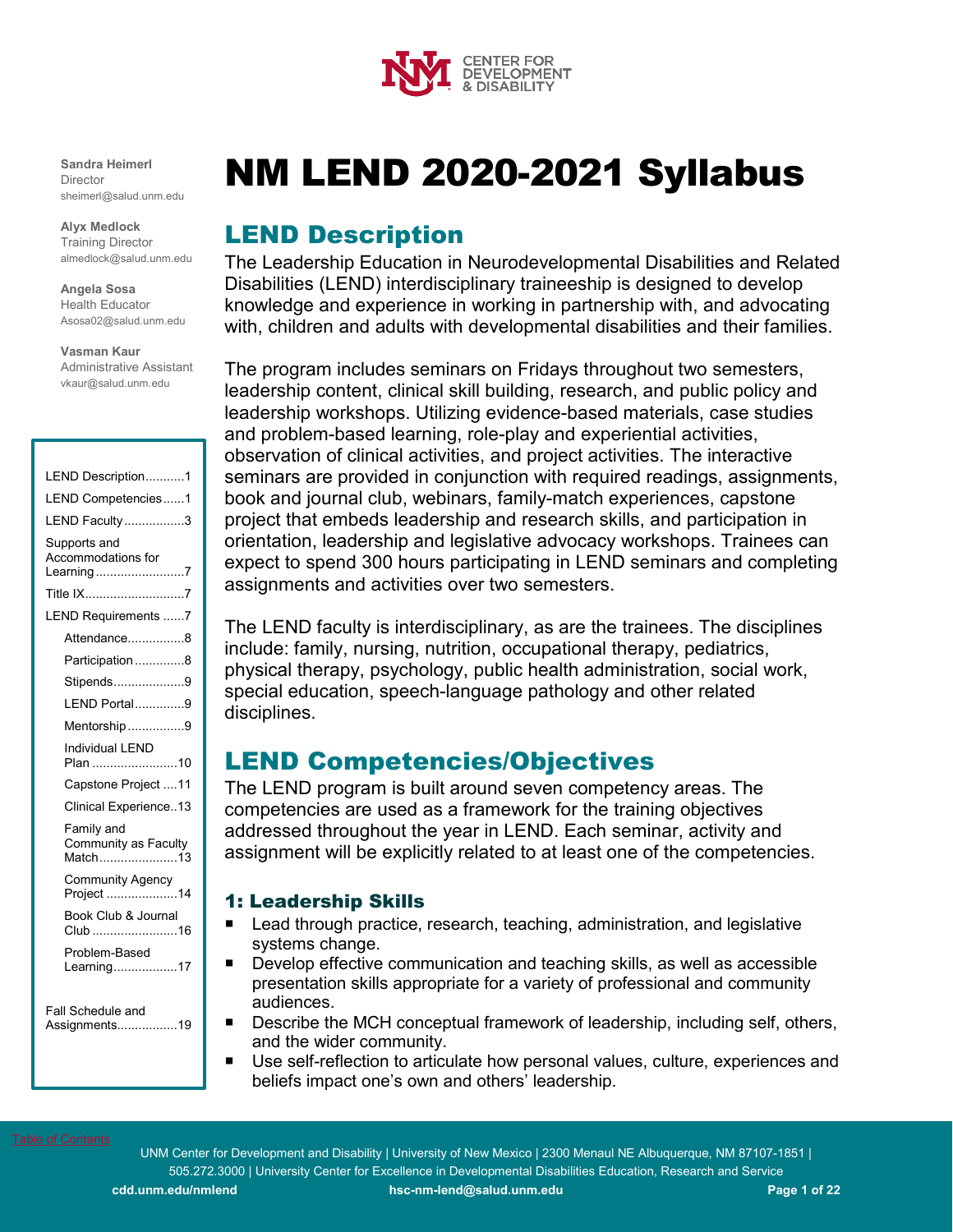

- **Apply the model of ethical decision-making in analysis of health-related ethical** dilemmas.
- **Demonstrate understanding of perceptions of conflict, change leadership, trust, and** relationship building.
- Demonstrate networking and advocacy skills.

# 2: Interdisciplinary Practice

- Analyze the principles of interdisciplinary practice.
- **Describe the roles of various disciplines in person- and family-centered care.**
- **Effectively communicate and represent one's own discipline on an interdisciplinary team.**
- Collaborate effectively with individuals, families, peers, faculty and other professionals.
- **Describe innovative and alternative methods of health care provision, and the effective** use of technology and telehealth.
- Share thoughts, ideas, and perspectives effectively and actively listen to diverse group of individuals.
- **Demonstrate clinical reasoning skills as defined by the program.**
- **Demonstrate knowledge and skills in ASD/NDD screening, diagnosis, and evidence**based intervention.

# 3: Knowledge of Neurodevelopmental and Related Disabilities, with a

# Focus on ASD

- Demonstrate knowledge of NDD and related disabilities, with a focus on ASD/DD, across the lifespan, including the need for research, education, services, and supports.
- Analyze the history and conceptual models of disability.
- Examine the intersection of disability with other life experiences.
- Describe typical and atypical development.
- Summarize NDD diagnoses, including ASD, CP, ID, FASD, Down syndrome, and other genetic conditions.
- Research and disseminate information about the services for MCH populations in New Mexico.

# 4: Cultural and Linguistic Responsiveness and Diversity

- **Demonstrate knowledge and skill building on populations served according to cultural** and historically underserved status – racial, ethnic, linguistic, disability, etc.
- **Demonstrate knowledge of how multiple societal and cultural disparities influence health** and access to health care services.
- **Incorporate an appreciation of differences in perspectives into professional behaviors** and attitudes while maintaining an awareness of the potential for implicit bias.
- Lead on cultivating and promoting a diverse MCH workforce.
- Demonstrate sensitivity and responsiveness to diverse families in various settings.

# 5: Person- and Family-Centered Care

- **Demonstrate knowledge of the principles of person- and family-centered care.**
- Recognize the primary importance of the family in the life of a child.
- Discuss and observe the impact of disability on families.
- **Describe the benefits of partnership with individuals and families at program and policy** levels.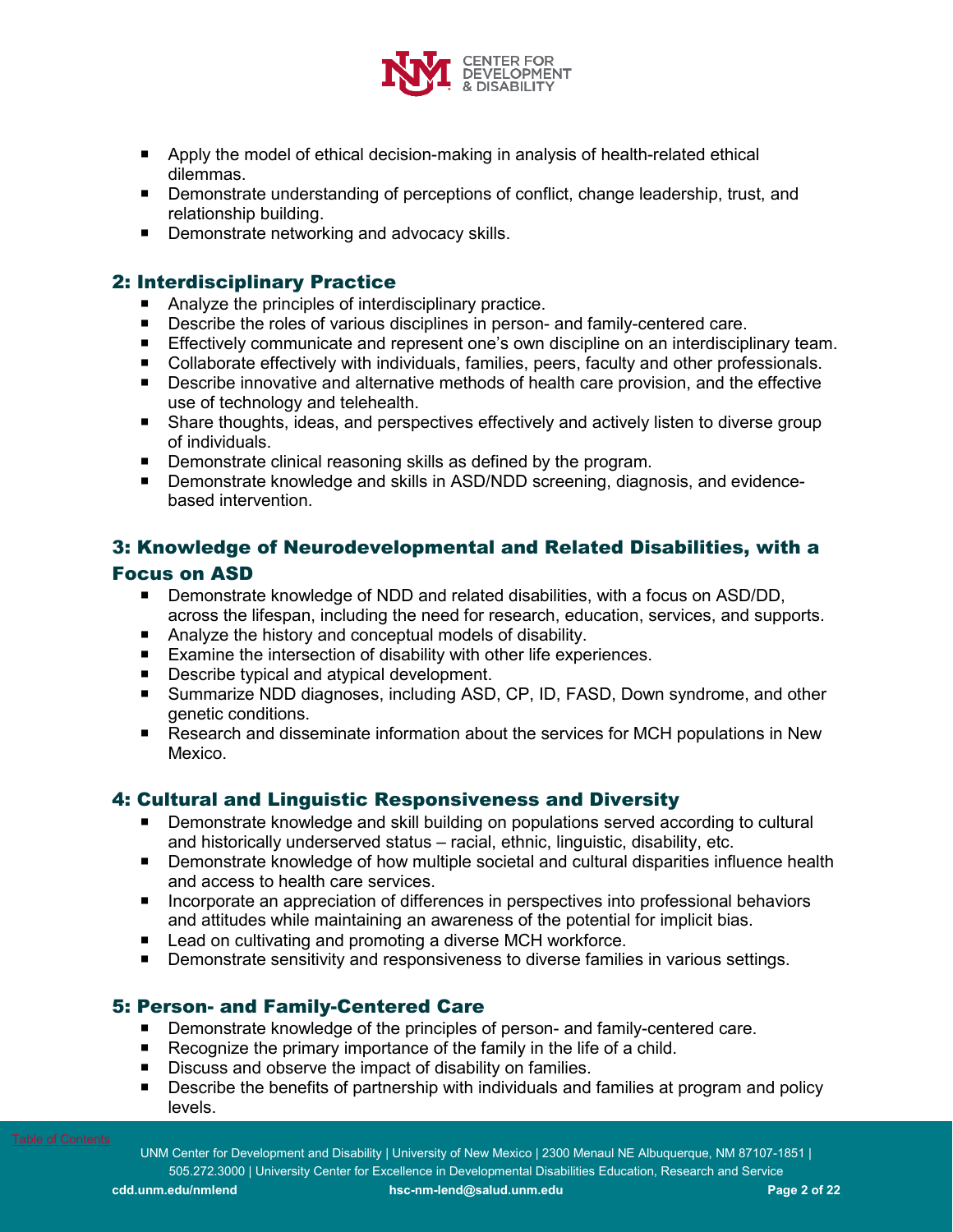

- Cultivate a person- and family-centered medical home model of care in New Mexico.
- **IDENTIFY** and apply person- and family-centered care principles in clinical and communitybased settings.
- Use individual and family input in a meaningful way to design, deliver, and evaluate services and systems of care.

# <span id="page-2-0"></span>6: Research, Quality Improvement, and Evidence-Based Practice

- Use science-based judgment, evidence-based practice, and documentation of outcomes in practice, programs and policy.
- **Understand and critically use data to inform continuous quality improvement efforts in** clinical and community-based practice.
- Review and discern the quality of research and its applicability to practice.
- Access and utilize electronic information, resources and databases.
- Gain experience with framing a problem, researching, developing a product, disseminating to relevant stakeholders, and providing a professional presentation.
- Demonstrate basic competencies in professional writing.

# 7: Public Policy and Health Equity

- Observe and describe public policy, formulation and implementation, legislation/policy making, financing, budgeting, program administration, consultation, and program planning and evaluation.
- Understand how systems interact with and influence each other to either decrease or increase risk or protective factors, particularly those living in rural and other underserved communities.
- Describe how social determinants of health, increasing health equity and reducing disparities impact MCH populations.
- Demonstrate skills in locating, analyzing, and writing grants.
- Demonstrate an understanding of health care funding.

# LEND Faculty

# Sandra Heimerl, PT, DPT, MS, Director, Physical Therapy

Sandy has been the training director of the NM LEND Program since November 2009 and the director of LEND since July 2014. She joined LEND as the physical therapy faculty in 2003. She also serves as the staff physical therapist in the 0-3 Developmental Clinic and the Special Baby Clinic providing interdisciplinary diagnostic evaluations for infants and young children. Her clinical and research interests have been early intervention, motor functioning in children with ASD, children with ASD who toe walk and early identification of infants at high risk for cerebral palsy. She is interested in telehealth and took a leadership role in the development of the CDD's telehealth capacity.

# **Contact: 505-272-0096, sheimerl@salud.unm.edu**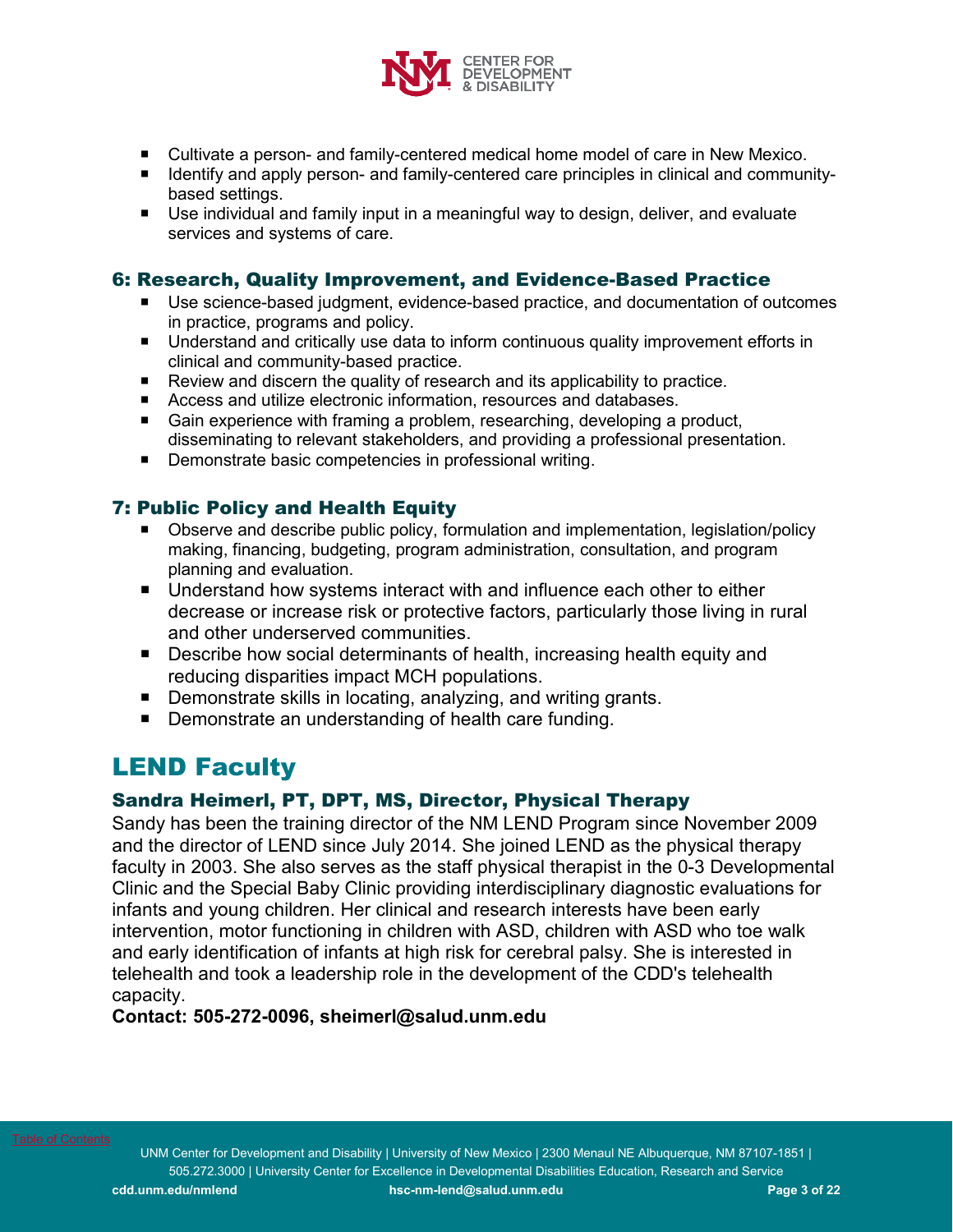

# J. Alyx Medlock, MS, CCC-SLP, Training Director, Speech-Language **Pathology**

Alyx is a speech-language pathologist who has worked with interdisciplinary, familycentered teams throughout her career. She is a life-long New Mexican with deep family and cultural ties to the state. She was the director of the Early Childhood Evaluation Program (ECEP) and continues to work clinically, providing interdisciplinary, developmental and diagnostic evaluations for children under three. Her previous experience, in running a private practice, fostered varied professional and personal experiences throughout the state and across the lifespan. She has experience working with families of children with prenatal drug and alcohol exposure, individuals with ASD, children and adults with feeding and swallowing difficulties, and many other populations. Alyx has also worked internationally in Tanzania and India providing training and consultation.

**Contact: 505-272-8285, almedlock@salud.unm.edu**

# Sylvia Acosta, PhD, Psychology

Sylvia is a licensed psychologist and Associate Professor in the Department of Pediatrics and Adjunct Professor in the Department of Psychiatry and Behavioral Sciences at UNM. She is a graduate of the USC UCEDD LEND Program (2007-2010) and has been an Adjunct Professor with NM LEND since 2015. Her clinical work has focused on serving children and families with Autism Spectrum Disorder (ASD), particularly those families who are culturally and linguistically diverse and those with comorbid behavioral health disorders. Dr. Acosta is bilingual (Spanish-speaking). Her research interests include assessment and health disparities in ASD and multicultural issues related to behavioral health and developmental disabilities. She is the director of the CDD's Postdoctoral Psychology Training program and manages the Parent Home Training program for parents of children with ASD.

**Contact: 505-272-4725, syacosta@salud.unm.edu**

# Tony Cahill, PhD, Public Administration

Dr. Cahill is the Center's Evaluation Director and Director of the Division of Disability and Health Policy. He is nationally recognized for his work in the areas of evaluation and research methodology; outcomes and performance-based research; the design, implementation and analysis of large-scale mail and telephone surveys; database and decision support system development; and applied statistical analysis. He serves on numerous boards and commissions in the field of disability, including serving as Chair of the New Mexico Governor's Commission on Disability.

**Contact: 505-272-2990, acahill@salud.unm.edu**

# Nanette Concotelli-Fisk, LCSW, Social Work

Nanette has served as the UNM Pediatric Pulmonary Center Liaison to LEND for 12 years prior to joining LEND as Faculty Social Worker. Nanette practices clinical social work at the University of New Mexico Pediatric Pulmonary clinics. She provides direct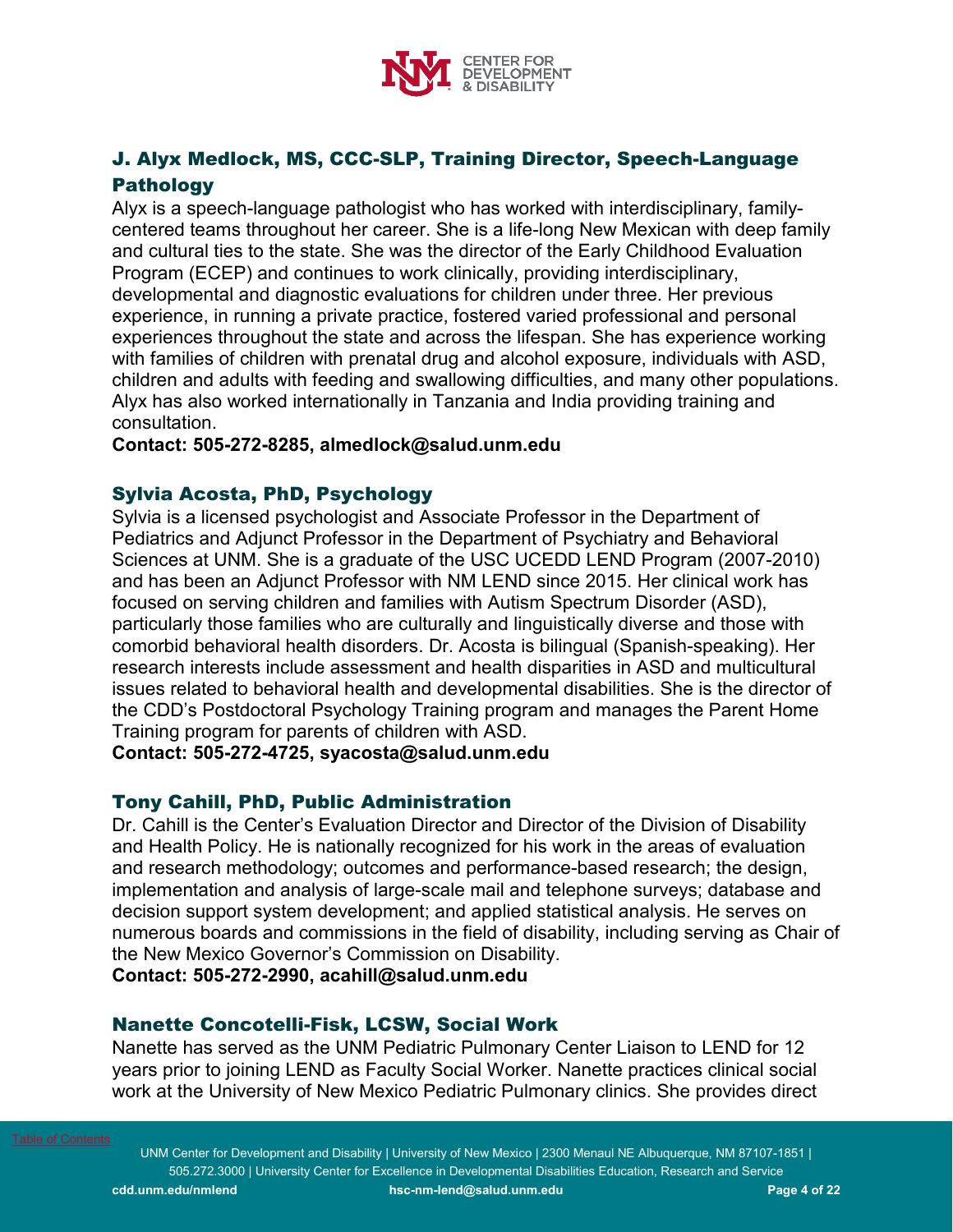

support to children and their families living with chronic and severe respiratory diseases. As the Pediatric Pulmonary Social Work Faculty member, she co-created the Cystic Fibrosis (CF) Family Advisory Group to advance education and network support for families living with CF, she designed and implemented the CF clinics' pediatric-to-adult care transition protocol and she has mentored 24 social work graduate students in a clinic setting. Nanette is a former President of the NM chapter of the National Association of Social Workers (NASW) and was fortunate to be NM State Senator Gerald Ortiz y Pino's first social work Intern. Nanette enjoys working in a family-centered practice collaborating with an interdisciplinary team.

**Contact: 505-272-5208, nconcotelli@salud.unm.edu**

# Daniel Ekman, MA, Self-Advocacy

Daniel Ekman is a LEND graduate and the Program Manager at the New Mexico Center for Self Advocacy at the Developmental Disabilities Planning Council. He graduated with honors in Special Education from the University of New Mexico and won the 2013 Outstanding Student with a Disability Award from the Southwest Conference on Disability. Daniel also received the 2011 Bob Thomas Award for Disability Advocacy from The Arc of New Mexico and will receive the Liz Thomson Award from Partners in Policymaking. In 2017, he was the Diversity Fellow with the University of New Mexico Center for Development and Disability. He has collaborated and volunteered with many organizations including the Jemez Vocational Rehabilitation Advisory Council, the New Mexico Autism Society, People First of New Mexico, New Mexico Young Disability Leaders, and New Mexico Allies for Advocacy among others.

**Contact: 505-670-5698, danielekman@state.nm.us**

# Shannon Gregg, MS, RD, LD, Nutrition

Shannon Gregg, MS, RD, LD is a registered dietitian in the UNM Department of Pediatrics, Division of Pulmonology. She is a graduate of the NM LEND Program (2011) and the UNM Pediatric Pulmonary Center (UNM PPC) (2012). She served as Nutrition Faculty for the UNM PPC from 2016-2020, and joined NM LEND in 2020. Her clinical work includes providing nutritional care for children and youth with special healthcare needs in an outpatient setting, currently specializing in pulmonary conditions. She serves as the dietitian for the UNM Cystic Fibrosis Center, which is the state's only facility accredited by the Cystic Fibrosis Foundation. Her clinical interests include infant and pediatric feeding, cystic fibrosis, and developmental disabilities. Her professional memberships include the Academy of Nutrition and Dietetics and the NM Academy of Nutrition and Dietetics.

**Contact: 505-272-1131, sgregg@salud.unm.edu**

# Susan Koronkiewicz, MSN, RN, CNE, Nursing

Susan is representing the nursing discipline on the faculty team, and was a LEND fellow in 2016. She is faculty and undergraduate program director at the UNM College of Nursing and is pursuing a Ph.D. in Nursing at Villanova University. Her professional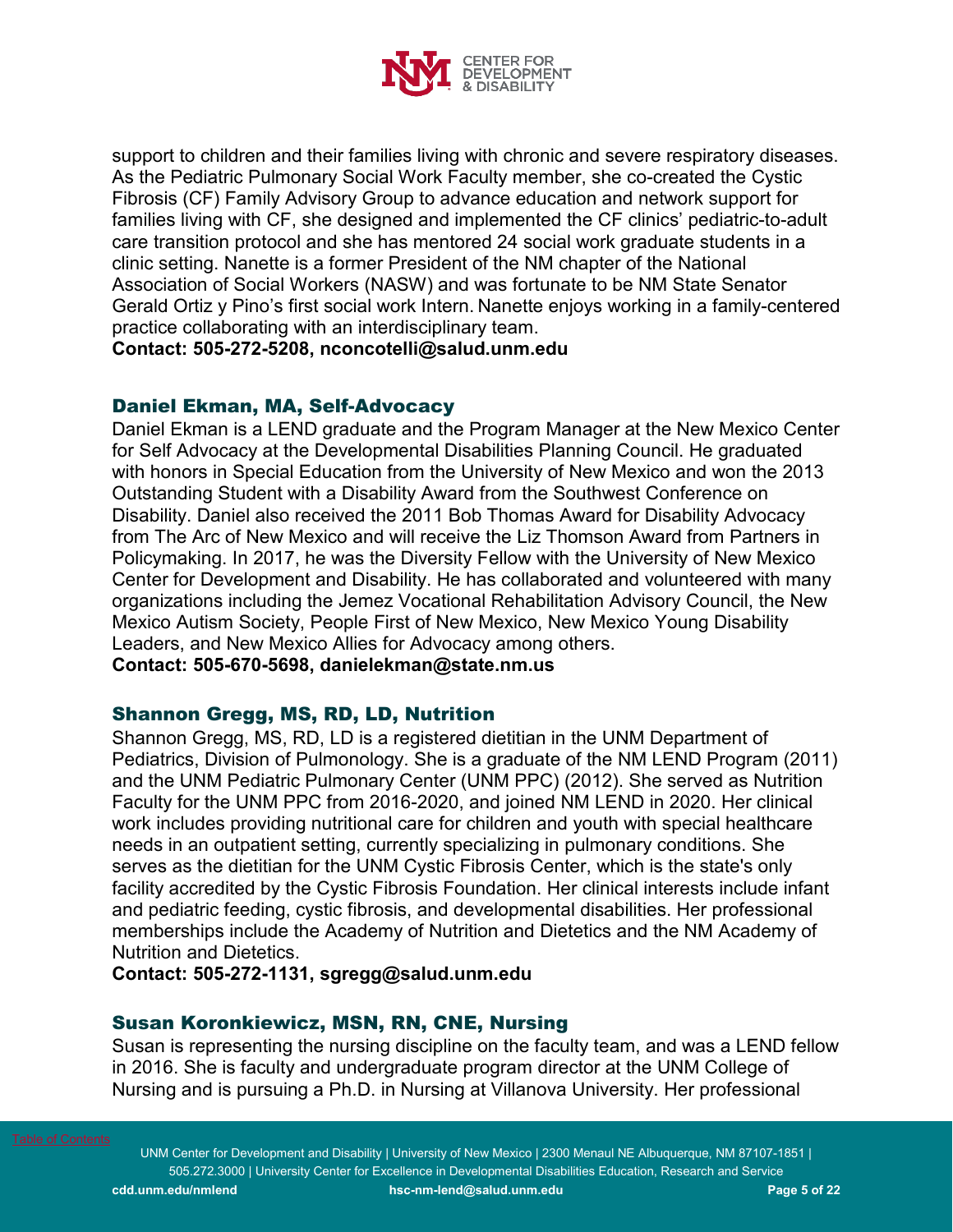

interests include creating a culture of inclusion and diversity for nursing students with disabilities, and eliminating health disparities for individuals with disabilities by integrating relevant content into nursing and health professions' curricula. **Contact: 505-272-2407, skoronkiewicz@salud.unm.edu** 

# Heidi Sanders, MA, OTR/L, Occupational Therapy

Heidi Sanders holds degrees in both Occupational Therapy and Special Education. She has been a faculty member of the Occupational Therapy Graduate Program at the University of New Mexico since 2004. Her clinical work includes both inpatient and outpatient rehabilitation with children with multiple disabilities at Carrie Tingley Hospital. Heidi also served as the primary therapist for the FOCUS Program, an early intervention program for children with prenatal substance exposure and their families. Heidi currently provides consultation services for the Developmental Care Program at the University of New Mexico Health Sciences Center, following children after discharge from the neonatal intensive care unit. She has developed school-wide programs for children with motor, social and self-regulation challenges, as well providing consultation, assessment, and training to improve services and supports for children in foster care and postadoption throughout the state of New Mexico. Heidi has worked internationally to assist families, teachers, and medical professional to improve the quality of life for children with a range of disabilities in Russia, Nicaragua and Mexico. **Contact: 505-272-6914, [hsanders@salud.unm.edu](mailto:hsanders@salud.unm.edu)**

Angela Sosa, MPA, Health Education

Angela represents the family and community discipline on the LEND team. She draws on her experience in New Mexico as a family member, advocating for her brother with Down syndrome. She has worked in an administrative support capacity at the UNM Center for Development and Disability LEND, ECEP, and Resident Development programs. She is a graduate of UNM with a bachelor's degree in liberal arts, with focus areas in communications and journalism and German language arts and a master's degree in public administration.

**Contact: 505-272-3024, asosa02@salud.unm.edu**

# Debra Sugar, LCSW, LSSW, Social Work

Debra has served as LEND Social Work Faculty since November 2011. Over the course of her career, she has practiced clinical social work with New Mexican children, adults, families and groups in a wide range of settings, including treatment programs, public schools, private practice, and UNM clinical programs. She has mentored social work graduate students and supervised social workers since 2003. Debra also serves as Lead Social Worker with the Clinical Services Evaluation Unit at the UNM Center for Development and Disability, where she develops and oversees clinical social work services, provides direct support to families, and provides community trainings throughout the state. Debra's clinical and professional interests include Autism Spectrum Disorder, Family-Centered Practice, and culturally and linguistically informed practice.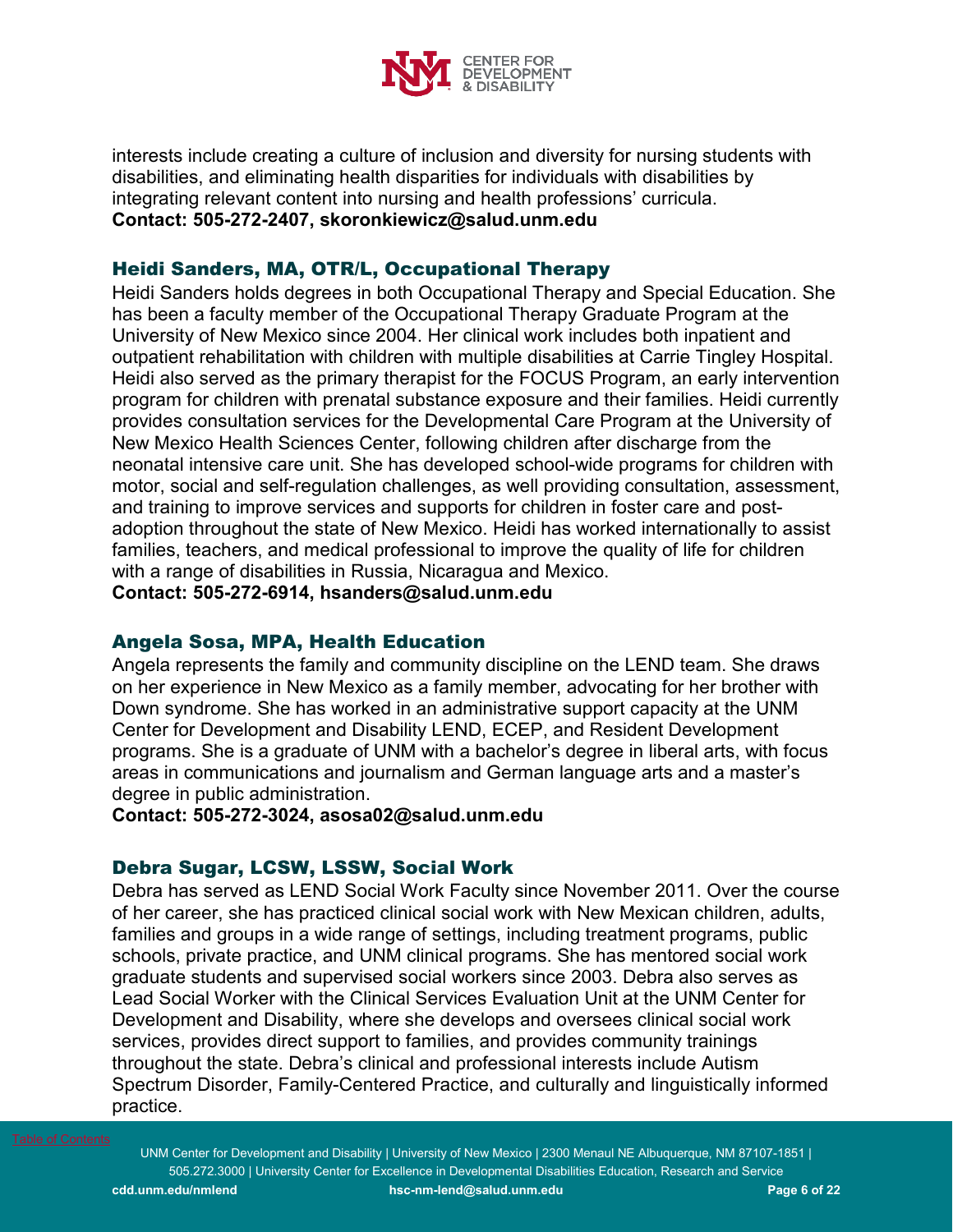

# **Contact: 505-272-8886, dsugar@salud.unm.edu**

# Mareth E. Williams, MD, Medicine

Mareth completed medical school and pediatric residency training at University of New Mexico Hospital and is a Board Certified Pediatrician and Associate Professor of Pediatrics at UNMH. She works at the Center for Development and Disability, primarily with the interdisciplinary teams of the Early Childhood Evaluation Program and the Fetal Alcohol Spectrum Disorder Clinic. She has spent her clinical career serving children and families in New Mexico, and she travels the state often on outreach clinics through ECEP. She has been a member of the LEND faculty since 2014. **Contact: 505-272-3000, mwilliams@salud.unm.edu** 

# <span id="page-6-0"></span>Supports and Accommodations for Learning

In accordance with University Policy 2310 and the Americans with Disabilities Act (ADA), academic accommodations may be made for any trainee who notifies LEND of the need for an accommodation. It is imperative that you take the initiative to bring such needs to our attention by emailing [HSC-NM-LEND@salud.unm.edu.](mailto:HSC-NM-LEND@salud.unm.edu) If you need an accommodation based on how course requirements interact with the impact of a disability, an appointment will be made to discuss the course format and requirements, anticipate the need for adjustments and explore potential accommodations.

# <span id="page-6-1"></span>Title IX

LEND should always be a space of mutual respect, kindness, and support, without fear of discrimination, harassment, or violence. Should you ever need assistance or have concerns about incidents that violate this principle, please access the resources available to you on campus, especially the LoboRESPECT Advocacy Center and the support services listed on its website [\(http://loborespect.unm.edu/\)](http://loborespect.unm.edu/). Please note that, because LEND faculty are considered "responsible employees" by the Department of Education, any disclosure of gender discrimination (including sexual harassment, sexual misconduct, and sexual violence) made to a faculty member must be reported to the university's Title IX coordinator. For more information on the campus policy regarding sexual misconduct, please see: [https://policy.unm.edu/university-policies/2000/2740.html.](https://policy.unm.edu/university-policies/2000/2740.html)

# <span id="page-6-2"></span>LEND Requirements

- Attendance
- Participation and completion of seminar assignments
- Stipends
- LEND portal
- Mentorship Meetings
- Individual LEND Plan
- Capstone Project
- Interdisciplinary Clinical and Practicum Experiences
- Family and Community as Faculty Visit & Reflection Paper

UNM Center for Development and Disability | University of New Mexico | 2300 Menaul NE Albuquerque, NM 87107-1851 | 505.272.3000 | University Center for Excellence in Developmental Disabilities Education, Research and Service **cdd.unm.edu/nmlend [hsc-nm-lend@salud.unm.edu](mailto:hsc-nm-lend@salud.unm.edu) Page 7 of 22**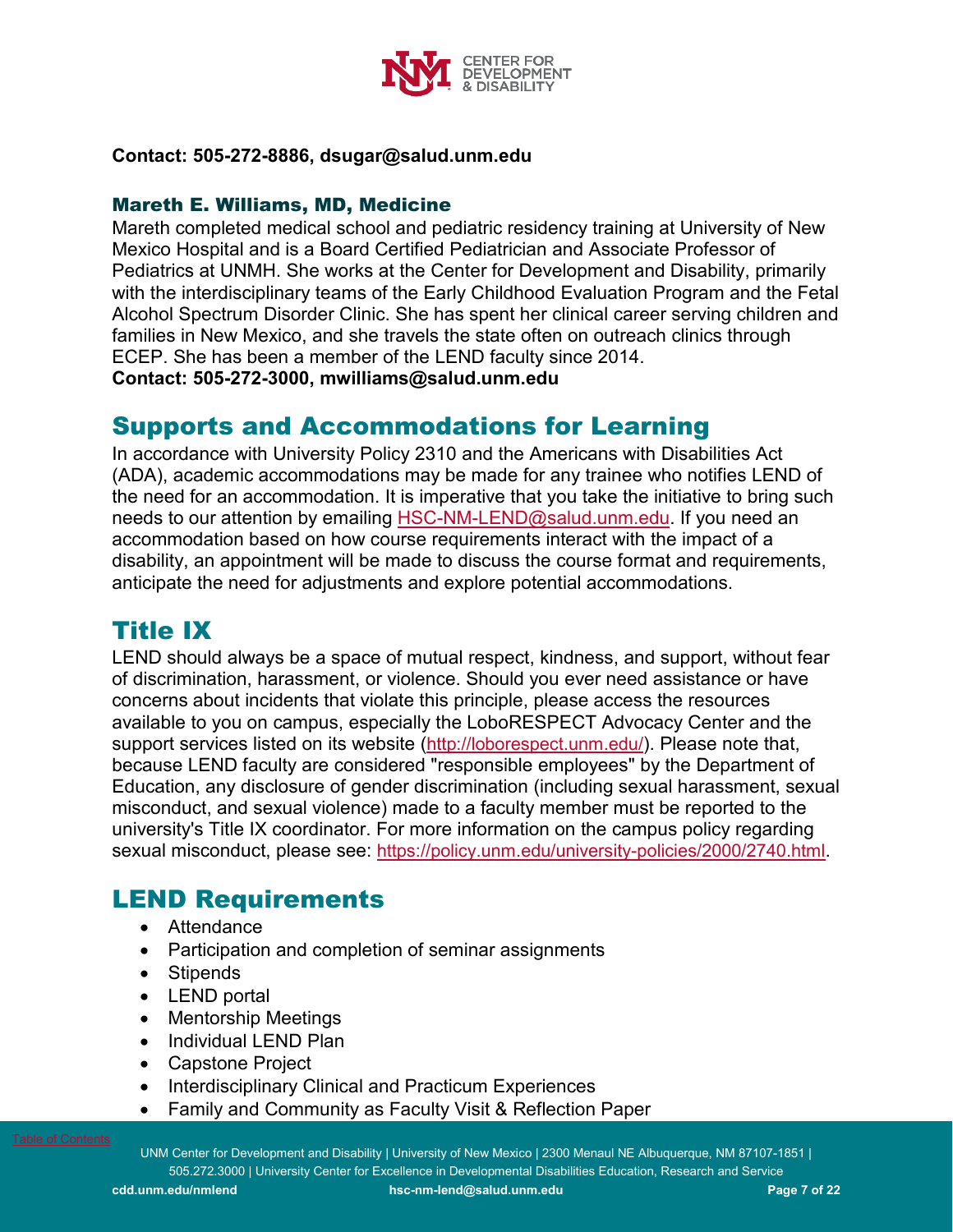

- Community Agency Project
- Book Club
- Journal Club
- Problem Based Learning

# <span id="page-7-0"></span>**Attendance**

It is the expectation of the program that trainees will attend all seminars throughout the year either in person or via distance technology. This program is based upon peer/facilitator interactions with the process being as important as the content in the majority of sessions. However, we do understand that there are circumstances that may interfere with this expectation that arise occasionally for each trainee. Some of the sessions will be recorded and available the week following the session.

If the trainee is not attending class to an acceptable level and/or not completing makeup assignments in a timely manner, that individual will be asked to meet with their mentor to determine if continuation within the program continues to be a viable option.

When a trainee knows *in advance* that they will miss a session:

- E-mail the training director at [almedlock@salud.unm.edu](mailto:almedlock@salud.unm.edu) & their mentor to determine make-up work in advance.
- If missing a second week of PBL, make sure that a learning issue has been selected and that the results of your research have been shared in writing with your peers.
- For all other missed assignments, develop a plan with the LEND training director for how to make up the material.

When the situation arises at the *last minute*:

- Contact the training director to develop a plan for the missed material.
- Contact the seminar facilitators for the day missed by Wednesday of the following week.

# <span id="page-7-1"></span>**Participation**

Trainees spend an average of 4-6 hours per week outside of Friday seminars on other LEND activities. When possible, assignments may be integrated into graduate program requirements. Trainees are required to log 300 hours over the course of the year, 150 hours each semester, working toward LEND competencies. Discuss specific activities with your mentor and the director and/or training director. These hours can include, but are not limited to:

- Attending seminars
- Completing seminar assignments
- Work on capstone project
- Family and Community as Faculty visits
- Mentorship meetings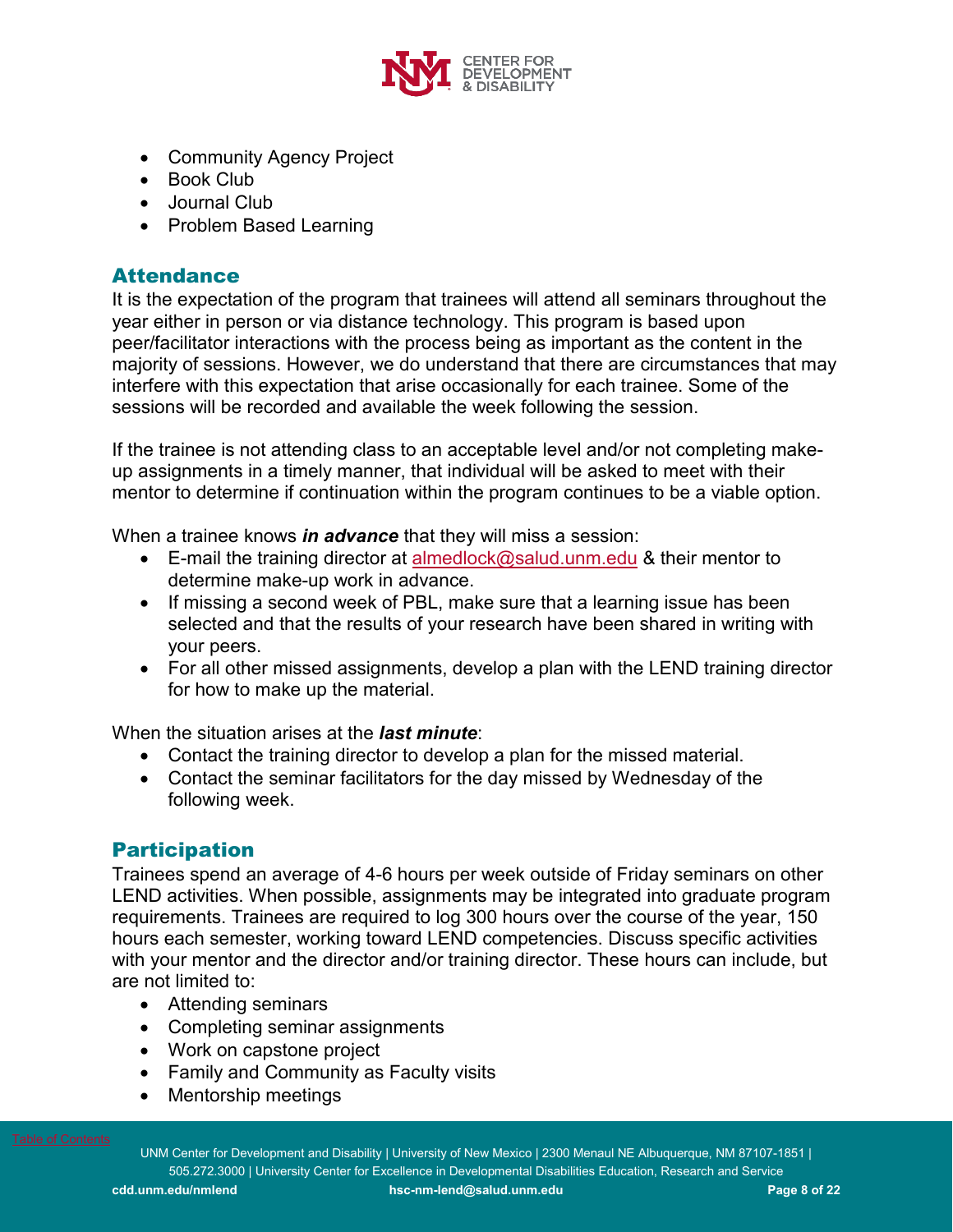

- Readings required for LEND
- Community agency projects
- Research
- Clinical work and observations

Hours must be logged on the database<https://www.cdd.unm.edu/LEND/Students/> continuously over the course of the year. In order to receive stipends, trainees are required to have logged *150 hours* by *November 26, 2021* to receive the fall stipend and *300 hours* by *April 29, 2022* to receive the spring stipend.

It is the trainee's responsibility to contact their mentor, in a timely manner (i.e., enough time to ensure that they log the hours), if they are falling behind on accumulating hours.

# <span id="page-8-0"></span>**Stipends**

At the beginning of the fall and spring semesters, long-term (300 hour) LEND trainees sign a stipend contract. The contract states that the LEND trainee will:

- Complete all LEND Program requirements as outlined in the syllabus.
- Attend seminars.
- Communicate with the program regarding absences and method for making up work.
- Log 150 hours by November 26, 2021, to receive the fall stipend and 300 hours by April 29, 2022, to receive the spring stipend.
- Participate in mentoring.

# LEND Portal

The detailed weekly schedule, weekly reading materials, announcements, videorecordings, PowerPoint presentations, and other materials will be available on the LEND Portal as soon as they are available. Please create a user name and password as soon as possible to access the information:<https://cdd.health.unm.edu/LEND/>

# <span id="page-8-1"></span>Mentorship

Mentoring is a developmental partnership through which one person shares knowledge, skills, information and perspectives to foster the personal and professional growth of someone else (Goode & Bronehim, 2012). NM LEND mentorship is a formal process where mentors are intentionally assigned to a mentee and assume responsibility for facilitating the professional development of the mentee through providing information, advice, encouragement and connections to other mentors, colleagues and professional networks.

Trainees will meet with their faculty mentor, at least, once per month during the semester. If either the trainee or faculty mentor cannot attend the scheduled mentorship meeting, a make-up meeting must be re-scheduled. The trainees must be prepared to be mentored by taking responsibility for driving the interaction and preparing review and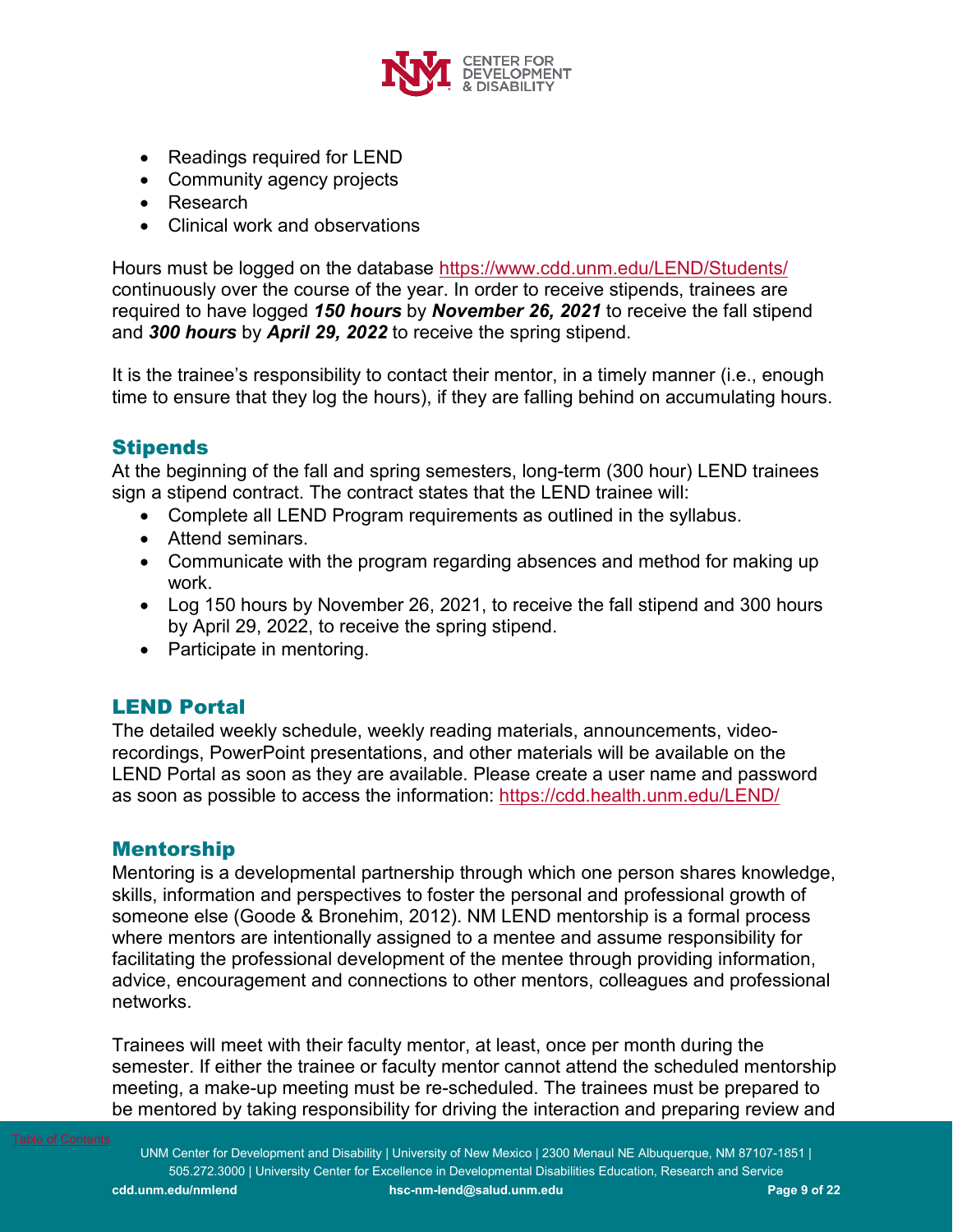

reflection questions. The following is an overview of the information found on the form on the LEND portal and can be used to structure mentorship meetings:

Check-in: What has been happening recently that you may want to share (i.e., personal/self-care, cultural, professional)

| Topic               | Describe your experience/progress<br>with  and reflect on how it<br>supports your learning | What supports do you need?<br>What other questions do you have? |
|---------------------|--------------------------------------------------------------------------------------------|-----------------------------------------------------------------|
| <b>Family Match</b> |                                                                                            |                                                                 |
| Capstone            |                                                                                            |                                                                 |
| Seminar             |                                                                                            |                                                                 |
| Other (school,      |                                                                                            |                                                                 |
| work, etc)          |                                                                                            |                                                                 |
|                     |                                                                                            |                                                                 |

Next steps/Follow-up/Goals:

# <span id="page-9-0"></span>Individual LEND Plan

At the beginning of the fall semester the trainees will meet with their mentor and create an Individual LEND Plan (ILP) together. The purpose of this plan is for the trainees to discuss their strengths, skills and challenges with their mentor. In addition, the ILP helps frame the strategies and supports needed to succeed in meeting these competencies. A copy of a blank ILP is on the LEND portal. The following are the questions that frame the ILP:

#### About Me:

| What LEND competencies are you most excited to explore?                            |
|------------------------------------------------------------------------------------|
| Thinking about the LEND competencies, what are your strengths?                     |
| What do you bring to LEND?                                                         |
| What skills and knowledge are you hoping to gain over the course of the LEND year? |

# Challenges and Supports:

List possible challenges you might face in LEND in these areas:

| List the tools and strategies you plan to use in these areas to succeed in LEND:       |            |          |            |           |               |  |
|----------------------------------------------------------------------------------------|------------|----------|------------|-----------|---------------|--|
| List the supports you may need in these areas to succeed and how will you advocate for |            |          |            |           |               |  |
| these supports:                                                                        |            |          |            |           |               |  |
| Academic<br>School-<br>Time<br>Participation<br>Organization<br>Work                   |            |          |            |           |               |  |
|                                                                                        | Completion | Learning | Management | Work-Life | I in Seminars |  |

Balance

#### Impact:

What impact would you like to have within your LEND cohort?

UNM Center for Development and Disability | University of New Mexico | 2300 Menaul NE Albuquerque, NM 87107-1851 | 505.272.3000 | University Center for Excellence in Developmental Disabilities Education, Research and Service **cdd.unm.edu/nmlend [hsc-nm-lend@salud.unm.edu](mailto:hsc-nm-lend@salud.unm.edu) Page 10 of 22**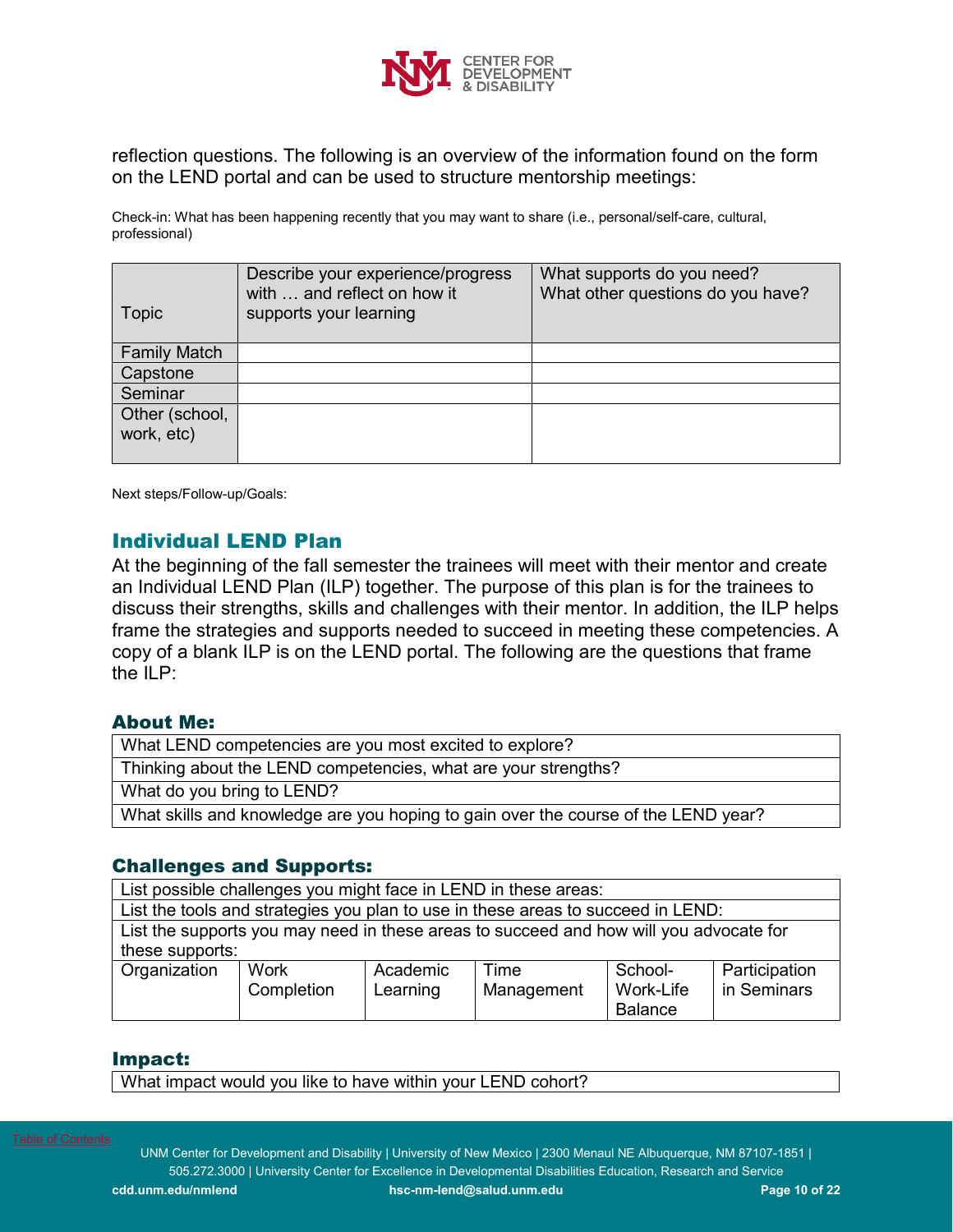

# <span id="page-10-0"></span>Capstone Project

The capstone project addresses a practical problem associated with neurodevelopmental or related disabilities on a clinical, organizational, programmatic or policy level. The project is an opportunity for trainees to demonstrate the knowledge and skills they have learned through the LEND program, academic programs of study, professional or volunteer positons and/or life experiences. Each capstone project will address one or more LEND competencies. In general, these are individual projects; however, multiple trainees may be approved to work on the same project if it is sufficiently large.

# • Problem-framing

Trainees will identify a problem and develop an appropriate question that the capstone project will address.

### • Research

Trainees are expected to use systematic investigation as part of the capstone project, including conducting a literature review and gathering additional information/data throughout the capstone process to support their problem and justify the proposed solution.

### • Product

Trainees are expected to produce a tangible product to address the identified problem (e.g., tip sheet, infographic, presentation for stakeholders, poster, brochures, curriculums, lesson plans, training modules, etc.).

# • Dissemination

Trainees must demonstrate skills in effectively communicating the results of their capstone projects to appropriate stakeholders outside of LEND. This can take many forms, such as an oral presentation or a written report to the organization with which they are working on the project, a presentation to relevant policymakers, an oral or poster presentation at a conference or meeting, or authoring or co-authoring a journal article.

# • Presentation

Trainees will make a formal presentation to other trainees and LEND faculty at the end of their second semester.

- $\circ$  Presentations will be 20 minutes (15-minute presentation plus 5 minutes of question/answers).
- o You must use PowerPoint and voice amplification to augment your presentation.
- o Review the Capstone Presentation Evaluation form before finalizing your presentation.

# **Process**

The following are the steps and timelines for the capstone project. It is expected that you communicate regularly with your LEND mentor about your progress on the project.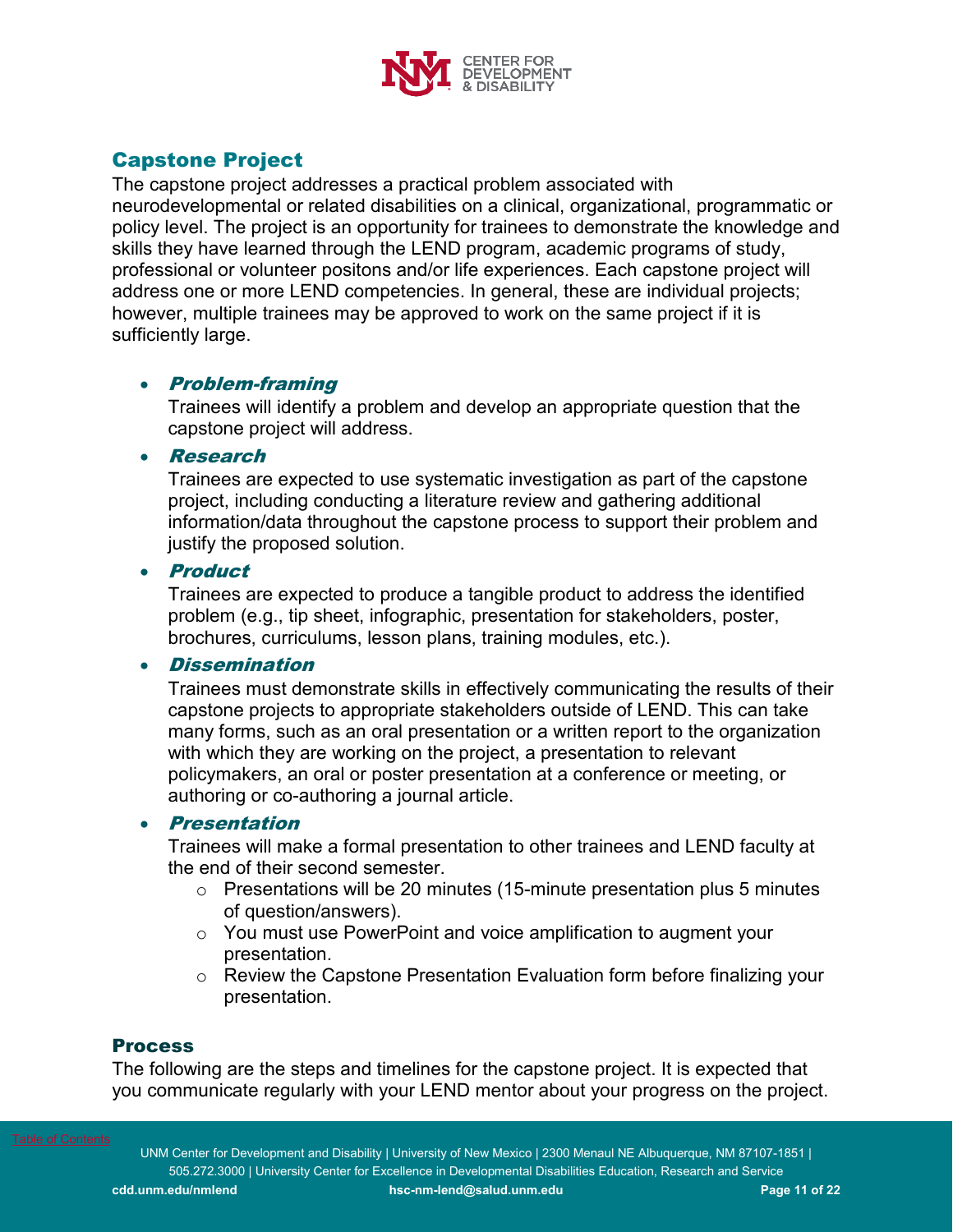

- 1. Identify and frame the capstone project problem with your LEND mentor.
- 2. Submit a draft of the Capstone Project Proposal form to your LEND mentor by *October 11, 2021*. This form can be found on the LEND portal.
- 3. Review feedback from LEND faculty and submit final Capstone Project Proposal to your LEND mentor and [HSC-NM-LEND@salud.unm.edu](mailto:HSC-NMLEND@salud.unm.edu) by *October 25, 2021*, if necessary.
- 4. Complete your capstone project, including submission to IRB, if necessary.
- 5. Submit a draft of your final presentation to your LEND mentor by *April 18, 2022*.
- 6. Submit your PowerPoint to the [HSC-NM-LEND@salud.unm.edu](mailto:HSC-NMLEND@salud.unm.edu) as an e-mail attachment two days before your designated presentation date.

# Capstone Presentation Evaluation

At the time of their presentation, each trainee will be rated using the following criteria. These evaluation forms will be shared directly with the LEND trainee presenting. The "Yes" column is used to indicate that a trainee met the requirement. Reserve answers in the "Exceptionally" column for trainees who went above expectations. Please describe any "No" or "Exceptionally" responses in the comments section, providing constructive feedback. ┯

|                                                                               | ہے | 89 | Exceptionally |
|-------------------------------------------------------------------------------|----|----|---------------|
| <b>Problem-framing</b>                                                        |    |    |               |
| Was the identified problem a practical problem?                               |    |    |               |
| Was the problem associated with neurodevelopmental or related disabilities?   |    |    |               |
| Was the problem related to LEND competencies?                                 |    |    |               |
| Was the problem clearly described?                                            |    |    |               |
| <b>Research</b>                                                               |    |    |               |
| Was there an element of information/data gathering?                           |    |    |               |
| Was an appropriate level of literature review included?                       |    |    |               |
| Does the research provide justification for the product based on the problem? |    |    |               |
| Was consideration for IRB approval appropriate and clearly described?         |    |    |               |
| Was the research process clearly described?                                   |    |    |               |
| Was the research outcome clearly described?                                   |    |    |               |
| <b>Product</b>                                                                |    |    |               |
| Was there a tangible product?                                                 |    |    |               |
| Was the product appropriate to address the problem?                           |    |    |               |
| Was the product displayed during the presentation (or clearly described, if   |    |    |               |
| displaying is not possible)?                                                  |    |    |               |
| <b>Dissemination</b>                                                          |    |    |               |
| Was the product disseminated outside of LEND or a plan discussed?             |    |    |               |
| Was the product disseminated to appropriate stakeholders or a plan discussed? |    |    |               |
| Was the dissemination process or plan appropriate and clearly described?      |    |    |               |
| <b>Presentation</b>                                                           |    |    |               |

UNM Center for Development and Disability | University of New Mexico | 2300 Menaul NE Albuquerque, NM 87107-1851 | 505.272.3000 | University Center for Excellence in Developmental Disabilities Education, Research and Service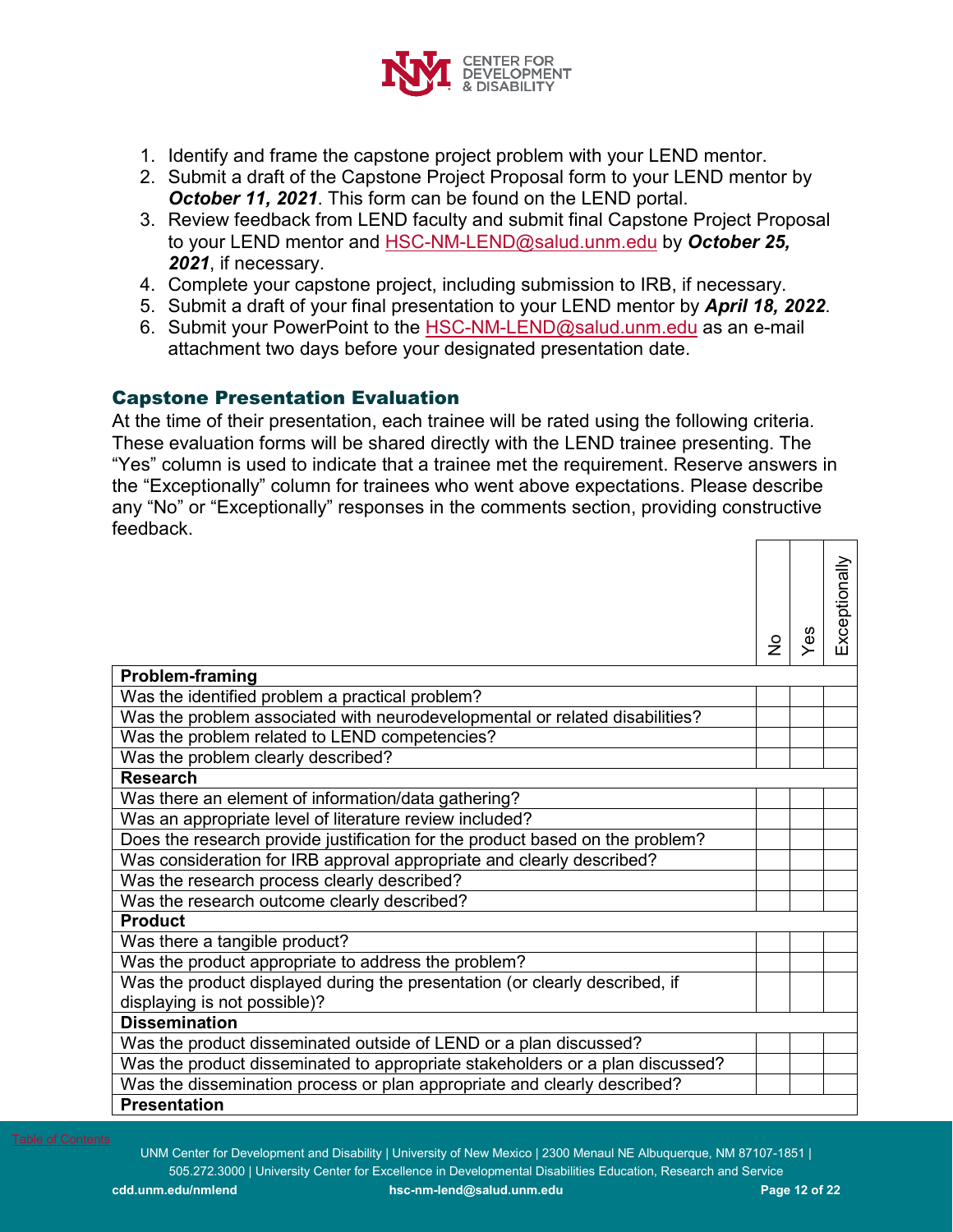

| Were the visual supports (e.g., PowerPoint, handouts, etc.) accessible, legible,<br>and appropriate to effectively convey intended information? |  |
|-------------------------------------------------------------------------------------------------------------------------------------------------|--|
| Was the presentation organized to facilitate audience understanding?                                                                            |  |
| Was the presentation delivered in a way that enhances audience understanding<br>(e.g., good engagement, pacing, volume, and clarity of speech)? |  |
| Was the presentation completed within the allotted time?                                                                                        |  |
| Did the LEND trainee clearly articulate their role within the capstone project?                                                                 |  |
| Did the LEND trainee describe what they learned as a result of the project?                                                                     |  |
| Were references clearly cited?                                                                                                                  |  |
| Was the presenter able to respond accurately and knowledgeably to questions?                                                                    |  |

# <span id="page-12-0"></span>Clinical Experience

Trainees should experience a variety of clinical settings with appropriate faculty mentorship. Training may occur within clinical settings under the direction of the LEND as well as in community-based settings. The available training opportunities and settings should reflect the cultural, social, and ethnic diversity of the community.

Opportunities for non-clinical trainees to observe and engage in clinics should be provided to these trainees, when possible, as they may work with clinicians in the future and can help clinicians view the clinical setting from a new perspective. This will provide models to families and patients on ways to engage in peer advocacy, providing feedback to clinicians from a perspective of lived experience, and help families navigate the clinical process.

# Expectations & Responsibilities

Spend a minimum of 3 hours during fall semester participating in one of the community or clinical opportunities. Discuss possible opportunities that align with your Individual LEND Plan with your mentor. With the assistance of your LEND mentor, schedule the experience and complete the observation. Following the observation, discuss what you learned from the experience with your mentor regarding programs serving individuals with NDD, inter-professional practice, person- and family-centered care and knowledge of NDD. A list of program settings will be provided.

# Family and Community as Faculty Visits

In the LEND Family and Community as Faculty Visits project, trainees will have Zoom meetings with families and individuals with disabilities. Trainees have the opportunity to learn and gain insight and understanding within the context of an individual's home and community.

# Project Goals

Through the Family and Community as Faculty visits the trainees will:

• Increase their knowledge of the principles of person- and family-centered care.

UNM Center for Development and Disability | University of New Mexico | 2300 Menaul NE Albuquerque, NM 87107-1851 | 505.272.3000 | University Center for Excellence in Developmental Disabilities Education, Research and Service **cdd.unm.edu/nmlend [hsc-nm-lend@salud.unm.edu](mailto:hsc-nm-lend@salud.unm.edu) Page 13 of 22**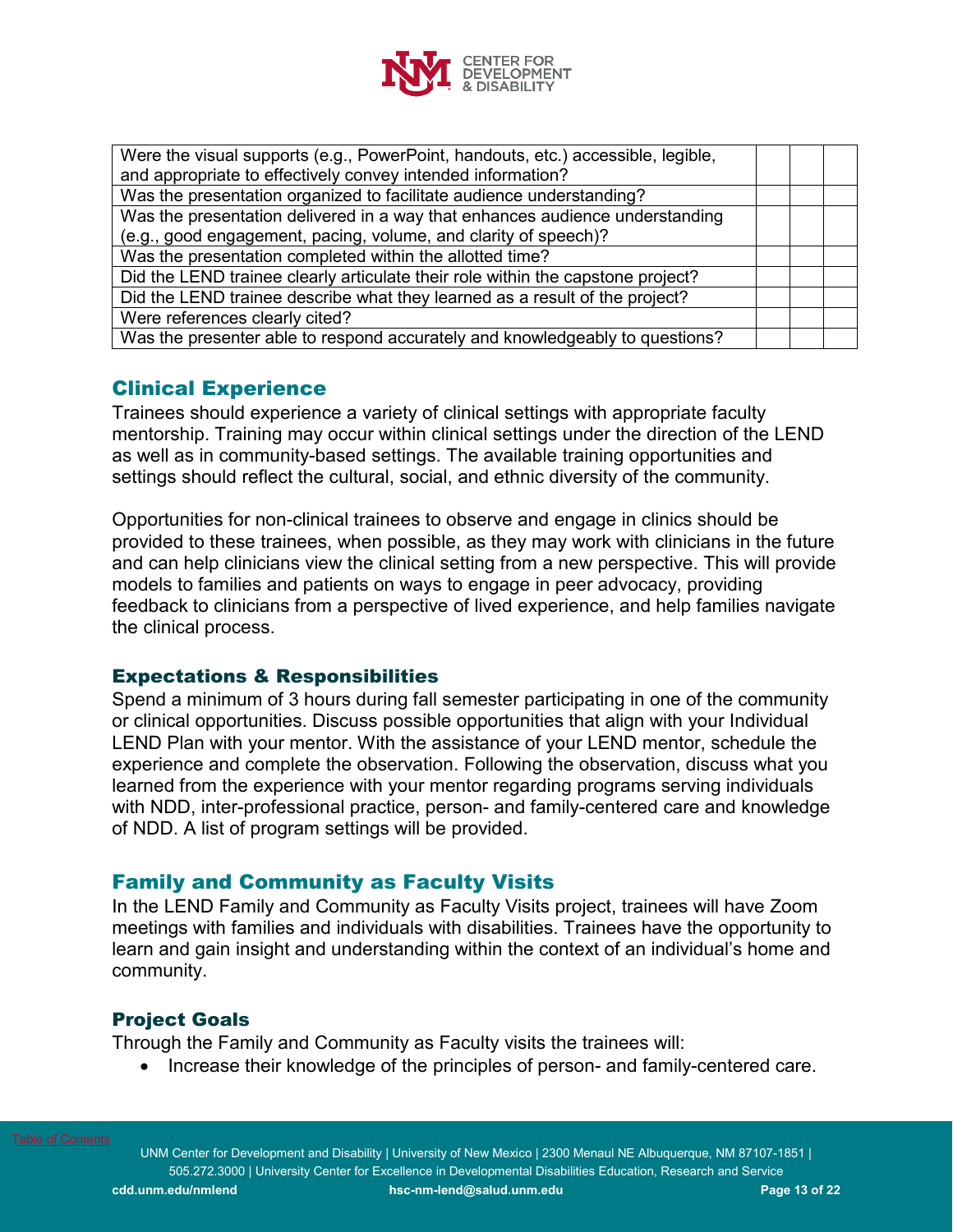

- Have an opportunity to see the primary importance of the family in the life of the child.
- Discuss the impact of disability on families.
- Learn about partnerships between individuals, families, programs, and policies.
- Describe how medical home models of care impact families in New Mexico.
- Demonstrate sensitivity and responsiveness to diverse families and individuals.
- Recognize and acknowledge their own values, attitudes, and personal beliefs while still respecting the perspective of the family and individual.

# Family Reflection Paper

Trainees will write a 1-3 page reflection paper focusing on the following questions:

- 1. What did you learn from talking to and hearing from family members and people with disabilities during the LEND year? How will this impact your future career?
- 2. How are families/self-advocates, particularly the ones you spoke to, impacted by public policy?
- 3. What were the cultural factors that impacted families/self-advocates in accessing resources, services and supports?
- 4. Has the family had experience with a person-/family-centered medical home model and has it been successful or were there components that could it have been improved?

The paper must be submitted by *April 15, 2022,* to [hsc-nm-lend@salud.unm.edu](mailto:hsc-nm-lend@salud.unm.edu) and your mentor.

# <span id="page-13-0"></span>Community Agency Project

# Purposes

A purpose of the LEND Community Agency Project is to gain knowledge of programs that serve persons with disabilities and their families and gain experience in interviewing and evaluating services. The trainees are also gaining knowledge about other agencies in the community through watching their peers' presentations. In addition, learning to create a poster that can be used in future conferences and symposiums is important for emerging leaders.

Upon the completion of this assignment, the trainee will be able to do the following:

- 1. Select the most pertinent information available concerning a program and synthesize for others to use.
- 2. Determine the most valuable information to share in a poster format.
- 3. Develop a power point slide in poster format that provides adequate information.
- 4. Present the information in a concise and clear manner to colleagues.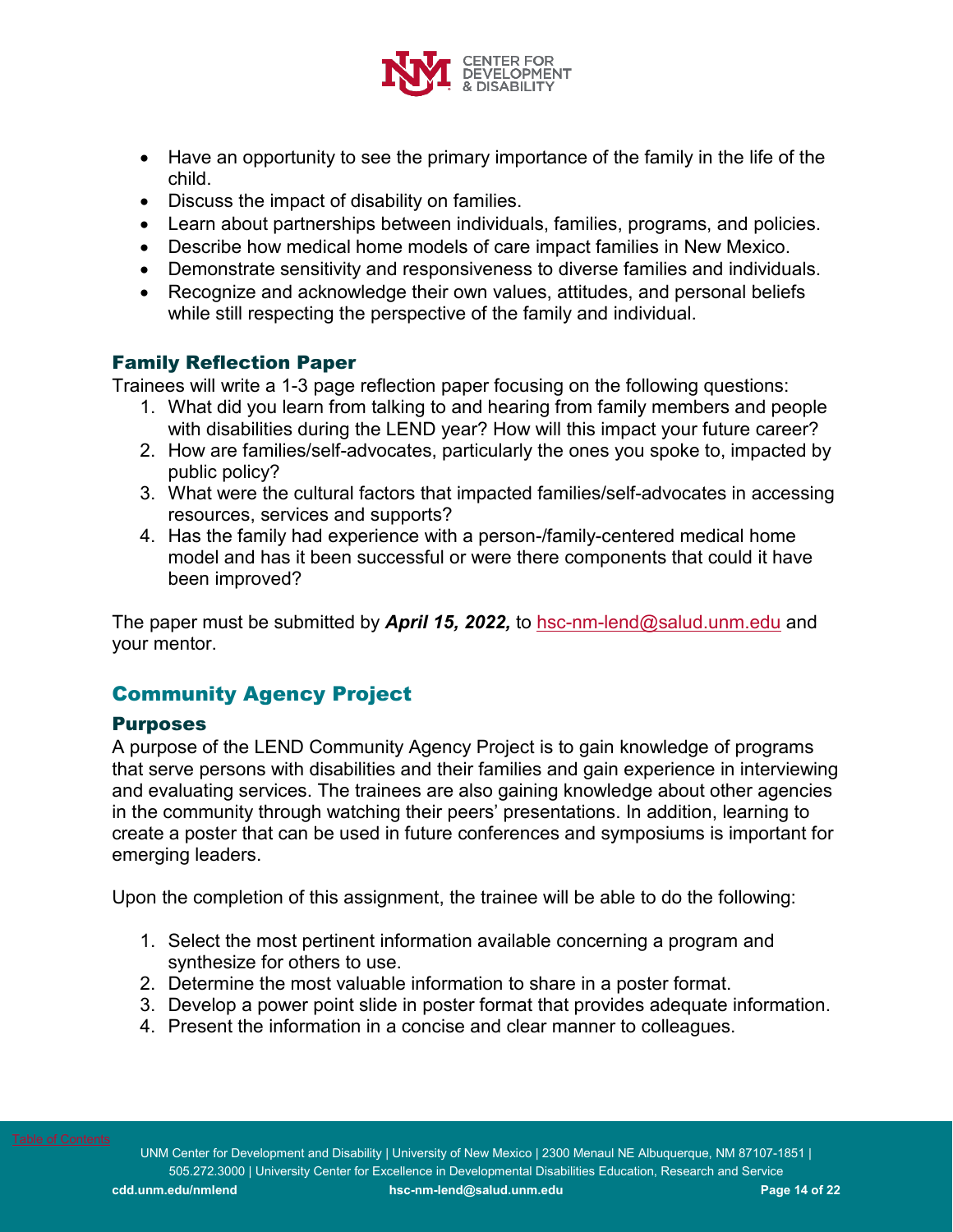

# **Directions**

You will be assigned a community agency that serves children and/or adults with disabilities. Contact and request a meeting with a representative of the agency in plenty of time to develop your presentation. When meeting with the agency, give a brief overview of LEND and your traineeship and why it is important to you and the community. Using your interviewing skills, find the answers to the questions listed below. The interview can be conducted by phone or other distance platform.

*Answer the following questions*:

- 1. Who did you interview? What is his/her position within the agency?
- 2. What are the agency's mission and goals?
- 3. What services/programs does the agency provide?
- 4. Who do they provide services for? (e.g., ages, disabilities, etc.)
- 5. What are the eligibility requirements?
- 6. Is there a waiting list?
- 7. What disciplines provide services for this agency?
- 8. What do services cost? Is health insurance and/or Medicaid billed for services?
- 9. How do the clients or consumers interact with the agency staff?
- 10.How is the agency funded? Is the funding stable?
- 11.How does funding affect the way services are provided?
- 12.Does the agency interact with other agencies on a regular basis? If yes, what is the purpose of the collaborations?
- 13.What, if any, interactions does the agency have with the State Title V Program (Children's Medical Services) or other state health and education programs?
- 14.How often does the agency engage in program evaluation activities? What areas within the agency program are evaluated and what types of methods are used?

In addition to the interview, consider yourself as a potential consumer by answering key questions. Not all questions are appropriate for every agency.

- 1. Can the client find needed services easily, without many phone calls, and without going to several offices?
- 2. Is the application process efficient, accessible and sensitive to different cultures?
- 3. Is the website accessible for screen readers?
- 4. Does the agency provide a brochure or other descriptive information on their services? Is it written in a language and reading level understandable to those being served?

# Assignment

After gathering the information, develop a professional poster using a PowerPoint slide. The poster will be presented digitally on *December 10, 2021*. You will have 5 minutes to present the pertinent points about the agency/program. This is followed by 2-3 minutes of questions from the audience. Your slide will be posted on LEND portal so that others can access the information.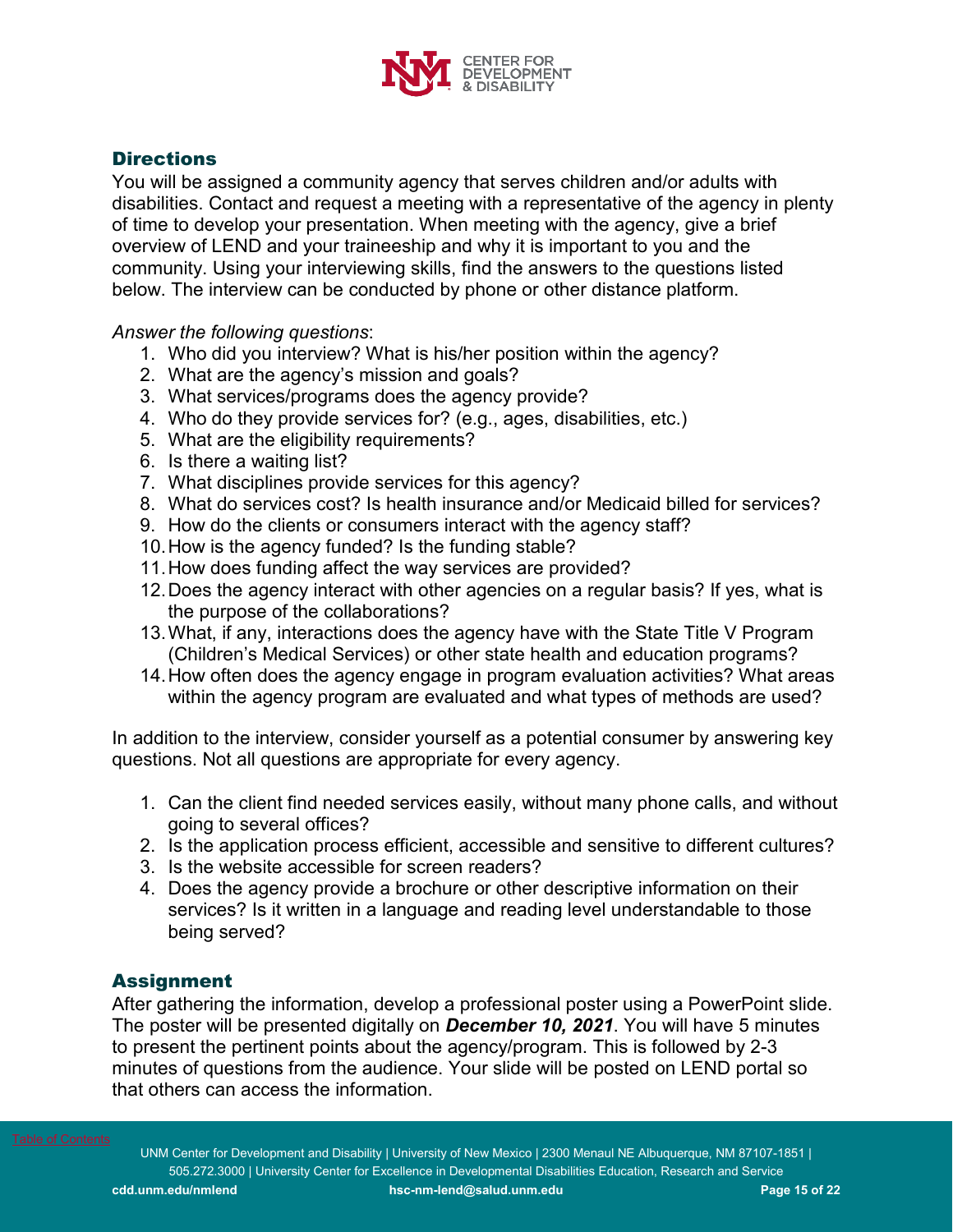

# Assessment

At the time of their presentation, each trainee will be rated using the following criteria. These evaluation forms will be shared directly with the LEND trainee presenting.

| <b>Criteria</b>                                    | Yes/No | <b>Comments</b> |
|----------------------------------------------------|--------|-----------------|
| Provided mission of the agency?                    |        |                 |
| Provided contact information?                      |        |                 |
| Included information about the funding of the      |        |                 |
| agency?                                            |        |                 |
| Included information concerning persons served by  |        |                 |
| the agency?                                        |        |                 |
| Included types of services provided by the agency? |        |                 |
| Was the appearance of the digital poster           |        |                 |
| professional and of good quality?                  |        |                 |
| Overall presentation (comments only)               |        |                 |

# <span id="page-15-0"></span>Book Club & Journal Club

Trainees must facilitate a book club and/or journal club discussion during the LEND year. Over the year, trainees will read four books and four peer-reviewed journal articles from professional journals. The LEND trainees will review at least one quantitative experimental design study, one single subject design study, and one qualitative study. When facilitating book club, the trainee must generate questions to pose to the group to facilitate further discussion. When facilitating journal club, an article critique form will be prepared prior to facilitating the discussion. There are qualitative and quantitative review forms that must be used to lead a discussion of the journal article. The journal articles will be posted on the LEND portal.

As a participant (not a facilitator), trainees must have read the entire book or article ahead of time to create a full and meaningful discussion. Each trainee will evaluate the facilitator, using the following rubric for book club:

| The facilitator                                                |
|----------------------------------------------------------------|
| Was organized in leading the discussion.                       |
| Was knowledgeable about the contents and analysis of the book. |
| Developed and asked stimulating questions about the book.      |
| Allowed for opposing opinions to be voiced and discussed.      |
| Ensured that all present had the opportunity to participate.   |
| Was sensitive to cultural differences.                         |
| Provided a summary of the discussion.                          |
|                                                                |

The following rubric will be used for journal club: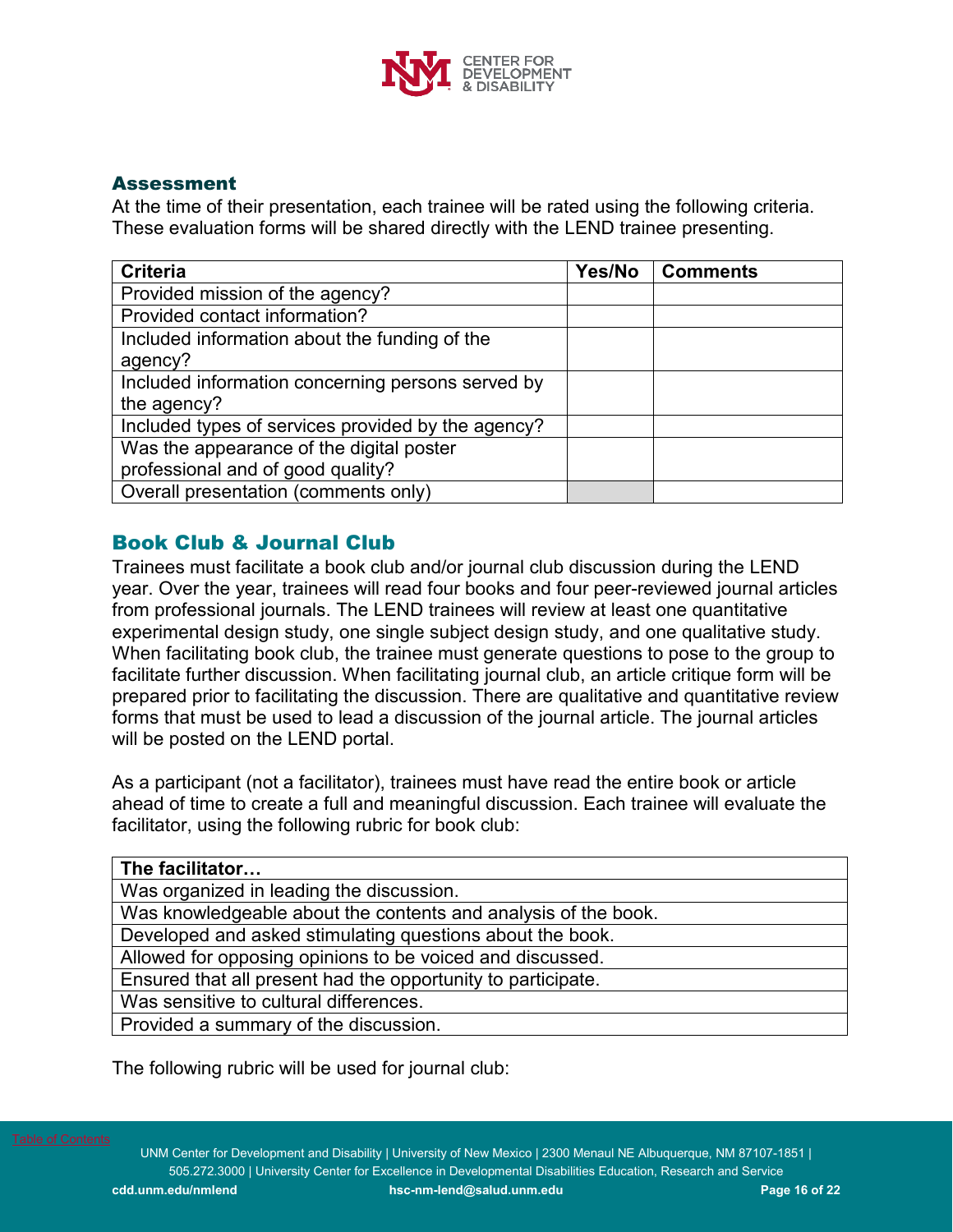

**The facilitator…**

Was organized in leading the discussion.

Conducted a thorough analysis of the article.

Developed and asked questions regarding critical analysis of the article.

Allowed for opposing opinions to be voiced and discussed.

Ensured that all present had the opportunity to participate.

Was sensitive to cultural differences.

Provided a summary of the discussion.

# Required books

- Fadiman, A. (2012). *The spirit catches you and you fall down: A Hmong child, her American doctors, and the collision of two cultures*. New York, NY: Farrar, Straus and Giroux.
- Kouzes, J. M., & Posner, B. Z. (2006). *The leadership challenge* (5th ed.). San Francisco, CA: John Wiley & Sons.
- Simon, R. (2013). *Riding the bus with my sister: A true life journey*. New York, NY: Penguin Group.

Skloot, R. (2017). *The immortal life of Henrietta Lacks*. New York, NY: Broadway Paperbacks.

# <span id="page-16-0"></span>Problem-Based Learning

Problem-based learning (PBL) is a learning philosophy based on constructing knowledge through real-life situations. In small groups, trainees will learn to analyze, synthesize and manage new information. The target outcomes for trainees are to:

- Develop clinical reasoning skills
- Develop flexible knowledge
	- o Requires reaching
	- o Adaptive expertise
- Self-directed learning
	- o Reflection
	- o Recognition of learning issues
- Effective collaboration
- Intrinsic motivation

# Structure of PBL Sessions

# First session

- Introduce case/identify problems
- Form and rank hypotheses
- Recall information (from previous experience, reference materials or course work)
- Test hypotheses
- Develop learning issues
- Assign learning issues to individual trainees for additional research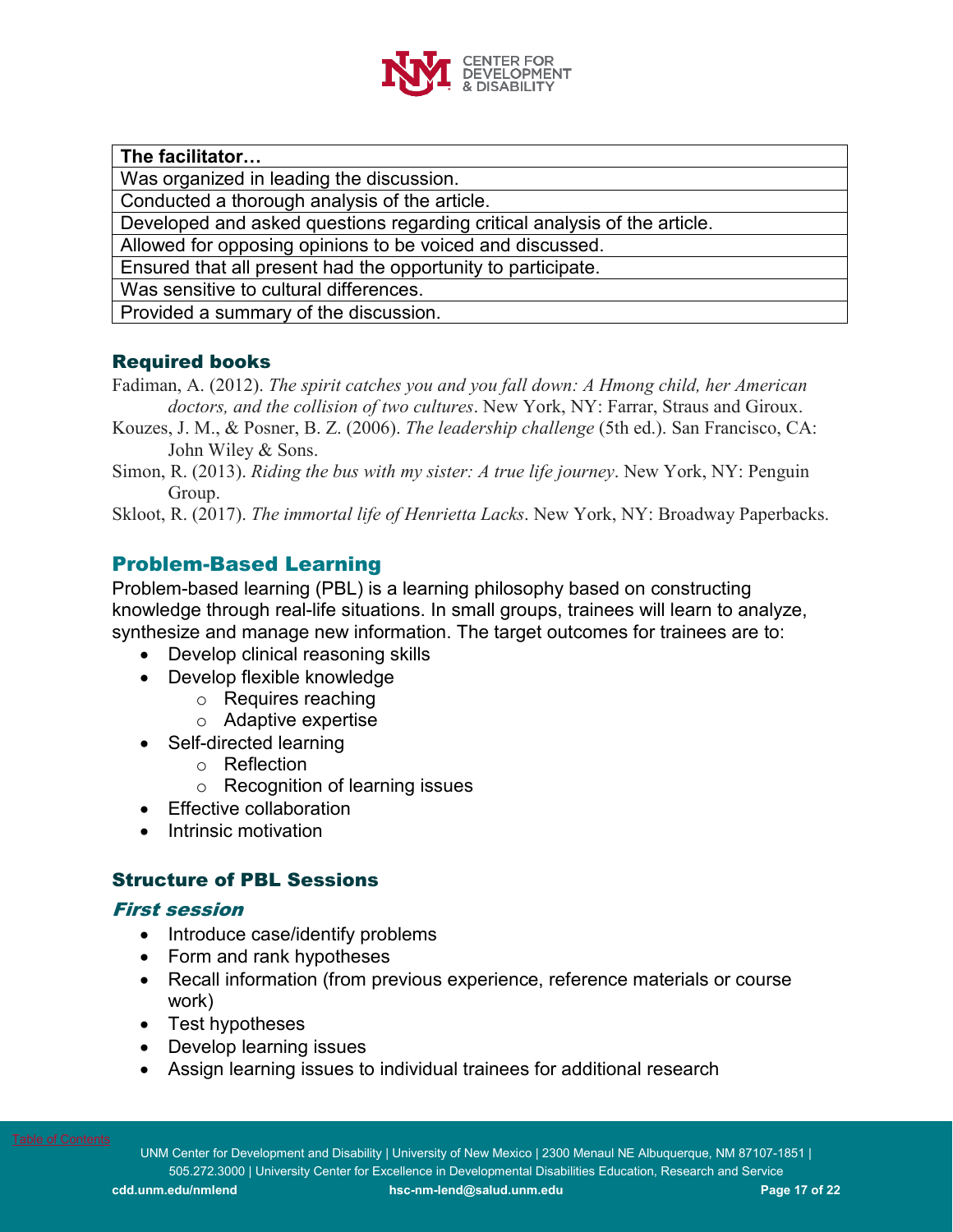

### Between sessions

- Unfold the case incrementally
- Research learning issues
- Collaborate with the group to create a robust plan

# Second session

- Reflect and provide feedback
- Discuss with the small group then present a plan to the entire group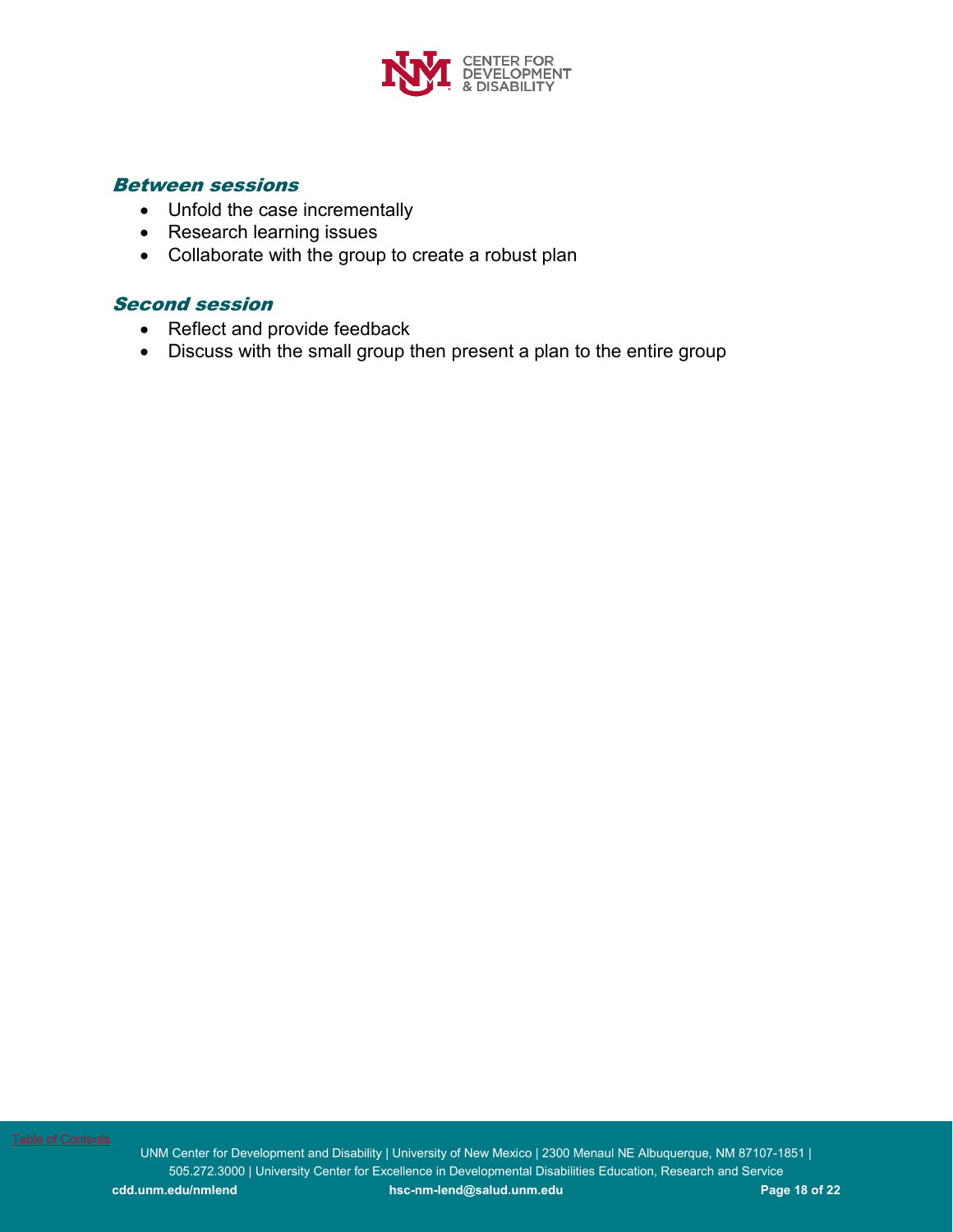

# <span id="page-18-0"></span>Fall Schedule and Assignments

| <b>DATE</b> | <b>SEMINAR1</b>                                                                      | <b>SEMINAR2</b>                                                                   | Reflection  | <b>SEMINAR 3</b>                  |  |
|-------------|--------------------------------------------------------------------------------------|-----------------------------------------------------------------------------------|-------------|-----------------------------------|--|
|             | $8:30 - 10:00$                                                                       | 10:15-11:45                                                                       | 12:15-12:30 | 12:30-2:00                        |  |
| Assign-     | To be completed prior to August 19 & 20 seminars, details posted on the LEND portal. |                                                                                   |             |                                   |  |
| ments       | Have an object to share over Zoom that represents you and your culture.<br>1.        |                                                                                   |             |                                   |  |
|             | Watch LEND expectations webinar, posted on the portal.<br>2.                         |                                                                                   |             |                                   |  |
|             | 3.                                                                                   | Read MCH Competencies 4.0.                                                        |             |                                   |  |
| Thursday    | Orientation-                                                                         | Sharing Activity                                                                  |             | 12:30-1:00 Sharing                |  |
| August 19   | (Heimerl, Medlock)                                                                   | (Acosta, Concotelli-                                                              |             | Activity, cont'd                  |  |
|             |                                                                                      | Fisk, Sosa)                                                                       |             |                                   |  |
|             |                                                                                      | all faculty                                                                       |             | $1:00-2:00$                       |  |
|             |                                                                                      |                                                                                   |             | Norms (Acosta,                    |  |
|             |                                                                                      |                                                                                   |             | Cahill, Heimerl,                  |  |
|             |                                                                                      |                                                                                   |             | Medlock)                          |  |
| August 20   | History of Disability                                                                | 10:15 -10:45 LEND                                                                 |             | Colors (Heimerl,                  |  |
|             | (Cahill)                                                                             | Expectations Q & A                                                                |             | Koronkiewicz,<br>Concotelli-Fisk, |  |
|             |                                                                                      | (Medlock, Heimerl)                                                                |             | Medlock)                          |  |
|             |                                                                                      | 10:45-11:45 Former                                                                |             |                                   |  |
|             |                                                                                      | Trainee Panel (Cahill,                                                            |             |                                   |  |
|             |                                                                                      | Heimerl)                                                                          |             |                                   |  |
|             |                                                                                      |                                                                                   |             |                                   |  |
| Assign-     |                                                                                      | To be completed prior to August 27 seminar, details posted on the LEND portal.    |             |                                   |  |
| ments       | 1.                                                                                   | Schedule mentoring meetings. Draft your Individual Learning Plan and be ready to  |             |                                   |  |
|             | share it with your mentor.                                                           |                                                                                   |             |                                   |  |
|             | 2.                                                                                   | Complete assignments and readings posted on the portal.                           |             |                                   |  |
| August 27   | Family-Centered Care                                                                 | Cultural and Linguistic                                                           |             | 12:30-1:30 Cultural               |  |
|             | (Koronkiewicz, Sosa)                                                                 | Responsiveness                                                                    |             | and Linguistic                    |  |
|             |                                                                                      | (Acosta, Sugar, Sosa,                                                             |             | Responsiveness                    |  |
|             |                                                                                      | Lyn Wilson-King)                                                                  |             | (Acosta, Sugar, Sosa,             |  |
|             |                                                                                      |                                                                                   |             | Lyn Wilson-King)                  |  |
|             |                                                                                      |                                                                                   |             |                                   |  |
|             |                                                                                      |                                                                                   |             | 1:30-2:00 Capstone Q              |  |
|             |                                                                                      |                                                                                   |             | & A (Medlock,<br>Heimerl)         |  |
|             |                                                                                      |                                                                                   |             |                                   |  |
| Assign-     |                                                                                      | To be completed prior to Sept. 3 seminar, details posted on the LEND portal.      |             |                                   |  |
| ments       | 1.                                                                                   | Complete assignments and readings posted on the portal.                           |             |                                   |  |
| Sept 3      | Research and                                                                         | Research and                                                                      |             | Quality Improvement               |  |
|             | Evidence-Based                                                                       | Evidence-Based                                                                    |             | (Cahill, Fredine,                 |  |
|             | Practice (Cahill,                                                                    | Practice (Cahill, Gregg,                                                          |             | Gregg)                            |  |
|             | Heimerl, Gregg,                                                                      | Heimerl, Sanders)                                                                 |             |                                   |  |
|             | Sanders)                                                                             |                                                                                   |             |                                   |  |
|             |                                                                                      |                                                                                   |             |                                   |  |
| Assign-     |                                                                                      | To be completed prior to September 17 seminar, details posted on the LEND portal. |             |                                   |  |
| ments       | Schedule family visit.<br>1.                                                         |                                                                                   |             |                                   |  |
|             | Complete assignments and readings posted on the portal.<br>2.                        |                                                                                   |             |                                   |  |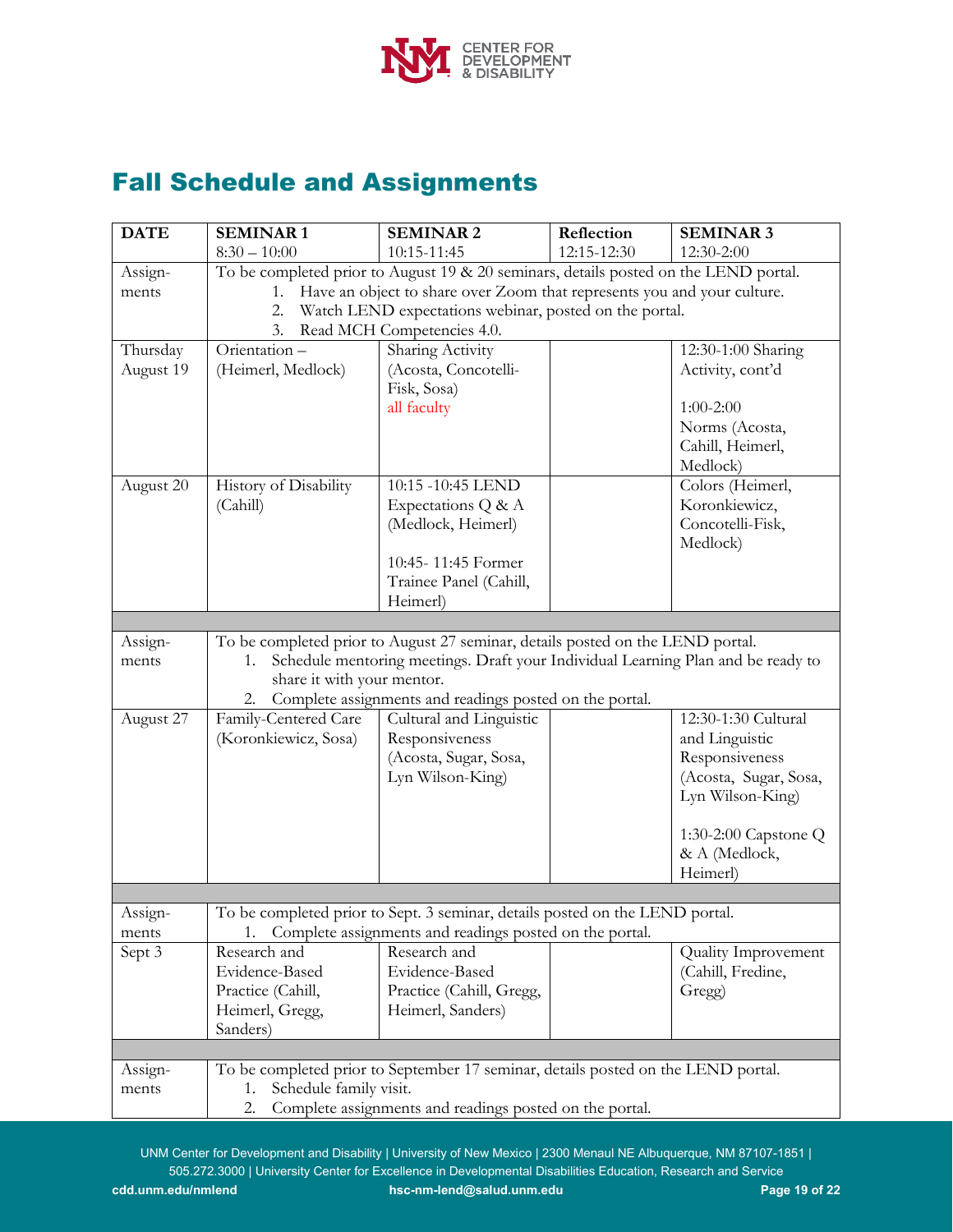

| Sept. 10         | Genetics (Williams,                                                                  | Genetics (Williams,                                                               |  | Patient-Centered      |  |
|------------------|--------------------------------------------------------------------------------------|-----------------------------------------------------------------------------------|--|-----------------------|--|
|                  | Kaitlyn Mason,                                                                       | Kaitlyn Mason,                                                                    |  | Medical Home Model    |  |
|                  | Frances Richardson)                                                                  | Frances Richardson)                                                               |  | (Teri Kamphius)       |  |
|                  |                                                                                      |                                                                                   |  |                       |  |
| Assign-          |                                                                                      | To be completed prior to September 10 seminar, details posted on the LEND portal. |  |                       |  |
| ments            | 1.                                                                                   | Watch video on developing a PPT poster.                                           |  |                       |  |
|                  | 2.                                                                                   | Prepare a presentation of 5-10 minutes in length about your profession.           |  |                       |  |
|                  | 3.                                                                                   | Read journal article posted on the portal.                                        |  |                       |  |
|                  | 3.                                                                                   | Complete assignments and readings posted on the portal.                           |  |                       |  |
| September        | Inter-professional                                                                   | Typical Development/                                                              |  | 12:30-1:30 Journal    |  |
| 17               | Practice (Heimerl,                                                                   | Developmental                                                                     |  | Club #1 (Cahill,      |  |
|                  | Gregg, Sanders, Sugar,                                                               | Screening (Medlock,                                                               |  | Heimerl, Acosta,      |  |
|                  | Concotelli-Fisk)                                                                     | Sanders, Williams,                                                                |  | Gregg)                |  |
|                  |                                                                                      | Heimerl)                                                                          |  |                       |  |
|                  |                                                                                      |                                                                                   |  | 1:30-2:00 NICU        |  |
|                  |                                                                                      |                                                                                   |  | (Heimerl, Gerri Duran |  |
|                  |                                                                                      |                                                                                   |  | & Monica Aragon)      |  |
|                  |                                                                                      |                                                                                   |  |                       |  |
| Assign-          |                                                                                      | To be completed prior to September 24 seminar, details posted on the LEND portal. |  |                       |  |
| ments            | Schedule mentoring meeting.<br>1.                                                    |                                                                                   |  |                       |  |
|                  | 2.                                                                                   | Finish and be ready to discuss Immortal Life of Henrietta Lacks                   |  |                       |  |
|                  | 3.                                                                                   | Complete assignments and readings posted on the portal.                           |  |                       |  |
| September        | Down Syndrome &                                                                      | 10:15-10:45 ID/DS                                                                 |  | PBL: Dylan, Part 1    |  |
| 24               | Intellectual Disability                                                              | (Koronkiewicz, Sosa,                                                              |  | (Sanders,             |  |
|                  | (Koronkiewicz, Sosa,<br>Koronkiewicz, Gregg,<br>Acosta, Wood)                        |                                                                                   |  |                       |  |
|                  | Acosta, Wood)                                                                        |                                                                                   |  | Medlock, Sosa)        |  |
|                  |                                                                                      | 10:45-11:45 Book Club                                                             |  |                       |  |
|                  |                                                                                      | #1 Immortal Life of                                                               |  |                       |  |
|                  |                                                                                      | Henrietta Lacks                                                                   |  |                       |  |
|                  |                                                                                      | (Concotelli-Fisk,                                                                 |  |                       |  |
|                  |                                                                                      | Medlock, Sugar,                                                                   |  |                       |  |
|                  |                                                                                      | Gregg)                                                                            |  |                       |  |
|                  |                                                                                      | To be completed prior to October 1 seminar, details posted on the LEND portal.    |  |                       |  |
| Assign-<br>ments | Complete PBL learning issues.<br>1.                                                  |                                                                                   |  |                       |  |
|                  | 2.                                                                                   | Complete assignments and readings posted on the portal.                           |  |                       |  |
| October 1        | PBL: Dylan, Part 2                                                                   | Special                                                                           |  | Assessment for        |  |
|                  | (Sanders,                                                                            | Education/IDEA                                                                    |  | English Language      |  |
|                  | Koronkiewicz, Gregg,                                                                 | (Medlock, Ekman)                                                                  |  | Learners (Acosta,     |  |
|                  | Medlock, Sosa)                                                                       |                                                                                   |  | Medlock)              |  |
|                  |                                                                                      |                                                                                   |  |                       |  |
| Assign-          |                                                                                      | To be completed prior to October 8 seminar, details posted on the LEND portal.    |  |                       |  |
| ments            | 1.                                                                                   | View the PowerPoint recording on Life Course                                      |  |                       |  |
|                  | Post a statement on the portal discussion board about what surprised you about<br>2. |                                                                                   |  |                       |  |
|                  |                                                                                      | Life Course theory and respond to at least one other post by 10/8/2021.           |  |                       |  |
|                  | Submit a draft of your Capstone Project Proposal form to your LEND mentor by<br>3.   |                                                                                   |  |                       |  |
|                  | October 11, 2021.                                                                    |                                                                                   |  |                       |  |
|                  | Complete assignments and readings posted on the portal.<br>4.                        |                                                                                   |  |                       |  |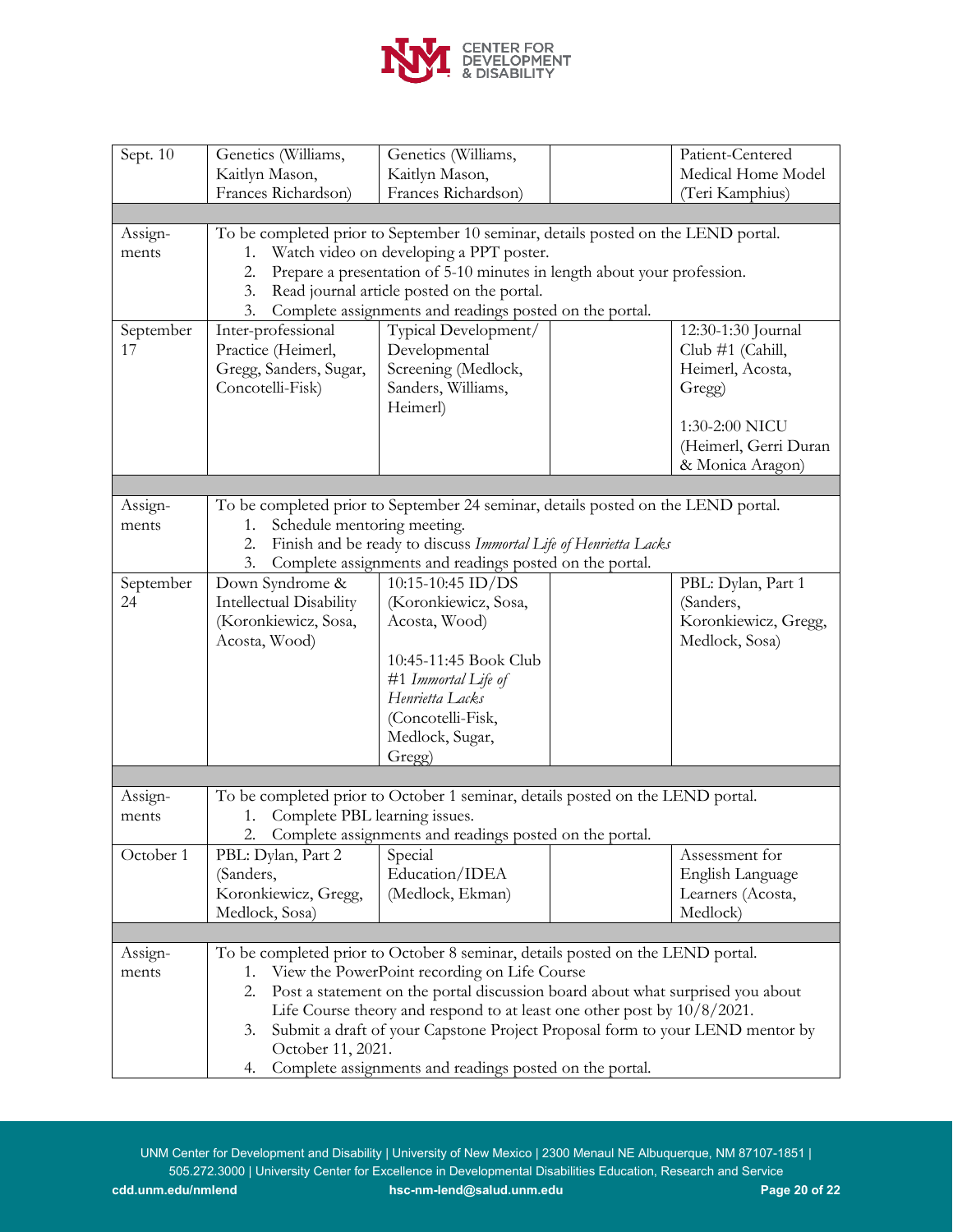

| October 8        | Social Determinants<br>and Disparities (Cahill,<br>Fredine)                                    | <b>ACES/Life Course</b><br>(Sanders, Heimerl,<br>Concotelli-Fisk,<br>Medlock)   |  | Survey Research<br>(Cahill, Fredine)     |
|------------------|------------------------------------------------------------------------------------------------|---------------------------------------------------------------------------------|--|------------------------------------------|
|                  | <b>FALL BREAK</b>                                                                              |                                                                                 |  |                                          |
| October 15       |                                                                                                |                                                                                 |  |                                          |
|                  |                                                                                                | To be completed prior to October 22 seminar, details posted on the LEND portal. |  |                                          |
| Assign-<br>ments | 1.                                                                                             | Complete assignments and readings posted on the portal.                         |  |                                          |
|                  | Schedule mentoring meeting.<br>2.                                                              |                                                                                 |  |                                          |
| October 22       | Autism Spectrum                                                                                | Neurodiversity                                                                  |  | Applied Behavior                         |
|                  | Disorder (Acosta,                                                                              | (Acosta, Ekman,                                                                 |  | Analysis/ASD                             |
|                  | Ekman, Sugar,                                                                                  | Sugar)                                                                          |  | Treatments (Acosta,                      |
|                  | Branscum)                                                                                      |                                                                                 |  | Ekman, Sugar)                            |
|                  |                                                                                                |                                                                                 |  |                                          |
| Assign-          |                                                                                                | To be completed prior to October 29 seminar, details posted on the LEND portal. |  |                                          |
| ments            | 1.                                                                                             | Review feedback from your LEND mentor and submit capstone project to your       |  |                                          |
|                  |                                                                                                | mentor and HSC-NM-LEND@salud.unm.edu by October 25, 2021.                       |  |                                          |
|                  | Schedule family visit.<br>2.                                                                   |                                                                                 |  |                                          |
|                  | 3.                                                                                             | Read journal article posted on the portal.                                      |  |                                          |
|                  | 4.                                                                                             | Complete assignments and readings posted on the portal.                         |  |                                          |
| October 29       | Cerebral Palsy                                                                                 | Cerebral Palsy                                                                  |  | Journal Club #2                          |
|                  | (Heimerl, Sanders,                                                                             | (Heimerl, Sanders,                                                              |  | (Cahill, Heimerl,                        |
|                  | Williams, Sosa)                                                                                | Williams, Sosa,                                                                 |  | Acosta, Gregg)                           |
|                  |                                                                                                | Dolores Harden)                                                                 |  |                                          |
|                  |                                                                                                |                                                                                 |  | 1:30-2:00 Check-in on                    |
|                  |                                                                                                |                                                                                 |  | capstone projects                        |
|                  |                                                                                                |                                                                                 |  | (Heimerl, Medlock                        |
|                  |                                                                                                |                                                                                 |  |                                          |
| Assign-          |                                                                                                | To be completed prior to November 5 seminar, details posted on the LEND portal. |  |                                          |
| ments            | 1.                                                                                             | Complete assignments and readings posted on the portal.                         |  |                                          |
| November         | 8:30-9:30 Health Care                                                                          | 10:15-10:45 Medically                                                           |  | PBL: Freddy, Part 1                      |
| 5                | Financing (Cahill)                                                                             | Fragile Waiver (Christy                                                         |  | (Concotelli-Fisk,                        |
|                  |                                                                                                | Barden)                                                                         |  | Koronkiewicz,                            |
|                  | 9:30-10:00 NM                                                                                  |                                                                                 |  | Heimerl, Gregg)                          |
|                  | Medicaid Waiver                                                                                | 10:45-11:45 Trauma                                                              |  |                                          |
|                  | Programs (Janelle                                                                              | Informed Care (Una                                                              |  |                                          |
|                  | Torres-Groover)                                                                                | Vicenti)                                                                        |  |                                          |
|                  |                                                                                                |                                                                                 |  |                                          |
|                  |                                                                                                | Review LEND portal prior to November 12 seminar.                                |  |                                          |
| Assign-          |                                                                                                |                                                                                 |  |                                          |
| ments            | Complete PBL learning issues.<br>1.<br>Complete assignments and readings posted on the portal. |                                                                                 |  |                                          |
| November         | 2.<br>Fetal Alcohol                                                                            | Fetal Alcohol                                                                   |  |                                          |
| 12               | Spectrum Disorder                                                                              | Spectrum Disorder                                                               |  | PBL: Freddy, Part 2<br>(Concotelli-Fisk, |
|                  | (Williams, Hill,                                                                               | (Williams, Hill,                                                                |  | Koronkiewicz,                            |
|                  | McLaughlin, Cerros)                                                                            | McLaughlin, Cerros)                                                             |  | Heimerl, Gregg)                          |
|                  |                                                                                                |                                                                                 |  |                                          |

UNM Center for Development and Disability | University of New Mexico | 2300 Menaul NE Albuquerque, NM 87107-1851 | 505.272.3000 | University Center for Excellence in Developmental Disabilities Education, Research and Service **cdd.unm.edu/nmlend [hsc-nm-lend@salud.unm.edu](mailto:hsc-nm-lend@salud.unm.edu) Page 21 of 22**